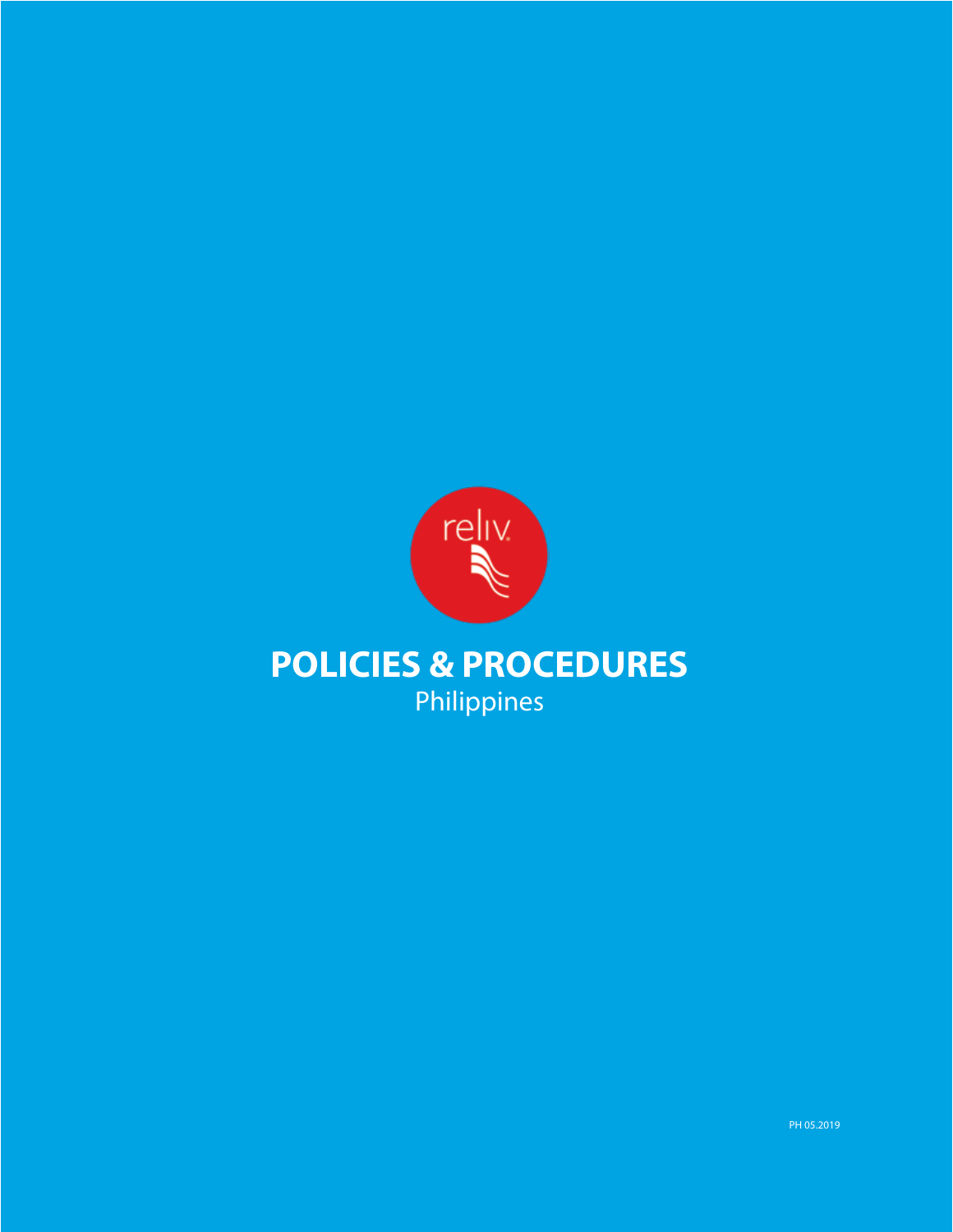# **Policies and Procedures**

Reliv has established rules, regulations, policies and procedures to ensure all Independent Reliv Distributors are treated equally and fairly, as well as to maintain the integrity of the marketing plan and to ensure compliance with all applicable laws and regulations governing network marketing.

It is your responsibility as a Reliv Distributor to study, understand and abide by the policies and procedures as laid out in this manual and other Distributor materials, including the Distributor Agreement. Please note that Reliv reserves the right to amend these regulations at any time, and that those amendments will be effective when published.

We strongly encourage you to review the information in this Policies & Procedures section regularly to ensure you are conducting your business in the expected manner. Should you have any questions, please contact your Master Affiliate upline or Distributor Relations at Reliv.

### **A. PROFESSIONAL ETHICS**

The Reliv Professional Code

I will be honest and fair in all my dealings while acting as an Independent Distributor of Reliv products.

I will perform all my professional activities in a manner that will enhance my reputation and the positive reputation established by Reliv.

I will be courteous and respectful to every person contacted in the course of my Reliv business.

I will fulfill my leadership responsibilities as a Sponsor; including training and supporting the Distributors in my Downline Organization.

I will not misrepresent the Reliv Products or Compensation Plan, nor will I engage in any deceptive or illegal practice.

I will make no claims for any Reliv Product that is not contained in official Reliv literature.

I will make no diagnostic or prescriptive claims for any of the Reliv Products, nor will I represent my personal experiences with Reliv Products as indicative of the experience that others may expect.

Except as specifically authorized in writing by Reliv, I will make no statement as to income potential of the Reliv Compensation Plan, nor will I make any statement as to specific income or revenue figures that can be earned by a Distributor.

I understand and agree that I am solely responsible for all financial and/or legal obligations incurred by me in the course of my business as an Independent Reliv Distributor.

I will not solicit from the proprietary rolls, data bases or 'genealogical' print outs of other network mar- keting companies. I will not use sales materials or professional associations that may be regarded as proprietary by other companies. I will conduct my Independent Reliv business in a way that respects the products and professionalism of other companies.

I will not represent that the Compensation Plan is the same or similar to any compensation plan of any other network or multilevel marketing company.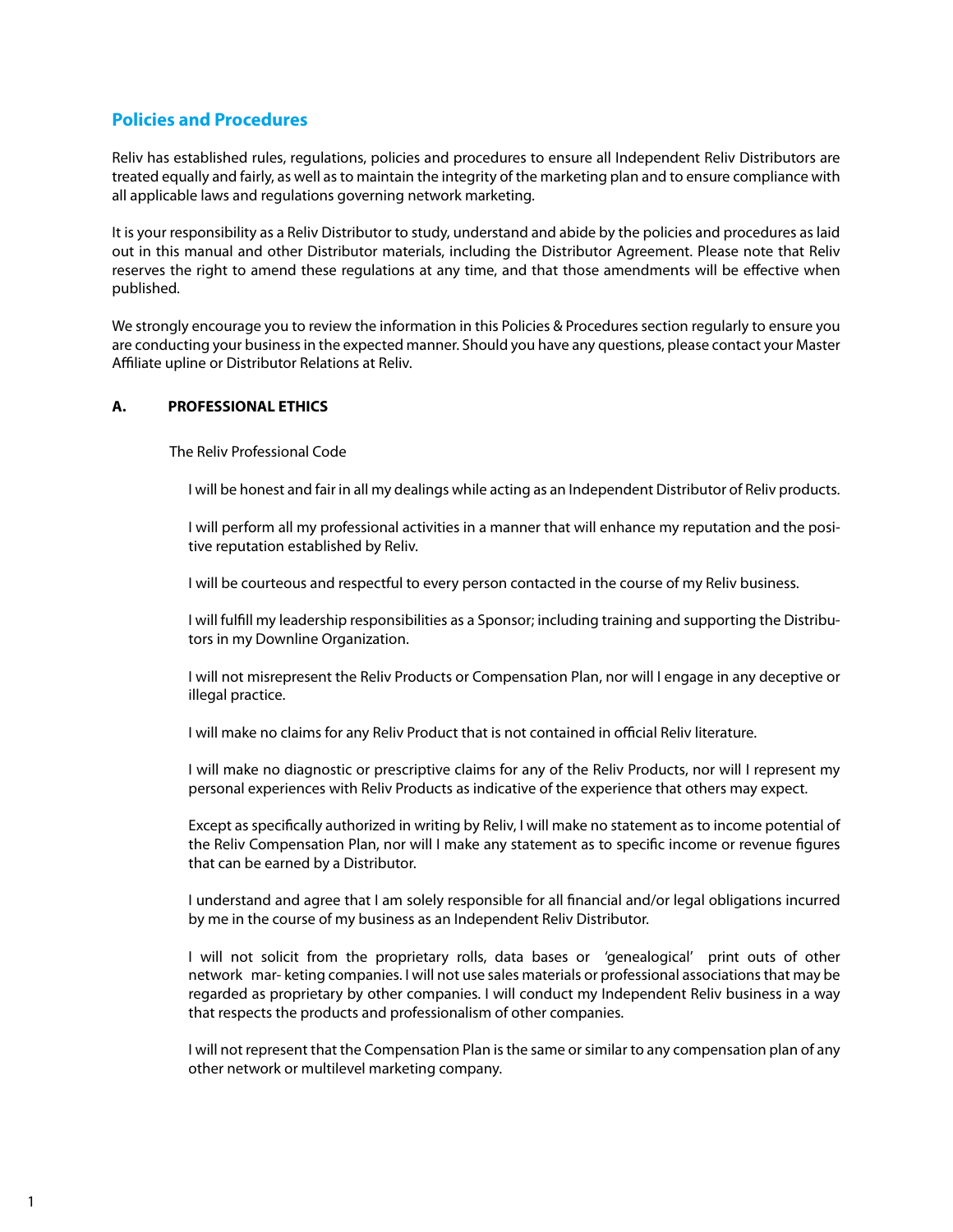## **B. DISTRIBUTOR STATUS**

### **B.1 Becoming a Distributor**

An applicant becomes a Distributor when the following requirements are completed:

a) The applicant purchases a Distributor Kit; and

b) The applicant's completed Distributor Application Form has been received and accepted by the Reliv home office. *NOTE: Reliv reserves the right to decline any application for Reliv Distributorship.*

### **B.2 No Purchase Required**

No person is required to purchase any Reliv Product or service, except the Reliv Distributor Kit, in order to become a Reliv Distributor. Any statement or suggestion to the contrary by a Distributor is strictly prohibited.

### **B.3 Legal Age and Status**

Distributors must be of legal age. Distributors which are corporations must be properly incorporated and registered with the Securities and Exchange Commission.

### **B.4 Married or Cohabiting Couples**

Married or cohabiting couples or same sex couples and their dependent children must share a single Distributor entity. In the case of couples, both applicants must sign the Distributor Application Form. The tax identification number (TIN) of the first listed applicant is used for tax reporting purposes. Single Distributors who marry or cohabit may elect to maintain separate Distributor status unless one is the direct sponsor of the other, in which case their Distributor entities must be consolidated.

#### **B.5 Simultaneous Interests**

Individuals may not have simultaneous beneficial interests in more than one Distributor entity without the prior written consent of Reliv. For example, a shareholder of a corporation that is a Reliv Distributor may not become a Distributor individually.

### **B.6 Corporations and Partnerships**

Corporations and Partnerships (and other entities as approved by Reliv) may be Distributors subject to the following rules and conditions:

- a) A Distributor Application Form must be submitted in the name of the Corporation or Partnership utilizing the Supplement to Distributor Application and Distributor Agreement for Corporate/Partnership Form (available in the Reliv website). The Application must be filled out completely and signed on behalf of the Corporation or Partnership by an authorized officer or partner, and must be signed individually by each of the shareholders of the Corporation or Partners of the Partnership.
- b) By executing the Application and Agreement, each shareholder of the Corporation and each partner of the Partnership will be bound, individually, by the terms of the Distributor Agreement and these Policies and Procedures. In addition, each shareholder of the Corporation and each partner of the Partnership certifies and agrees that, except with the written consent of Reliv, he or she will be active in the conduct of the business of the Corporation or Partnership as a Distributor of Reliv.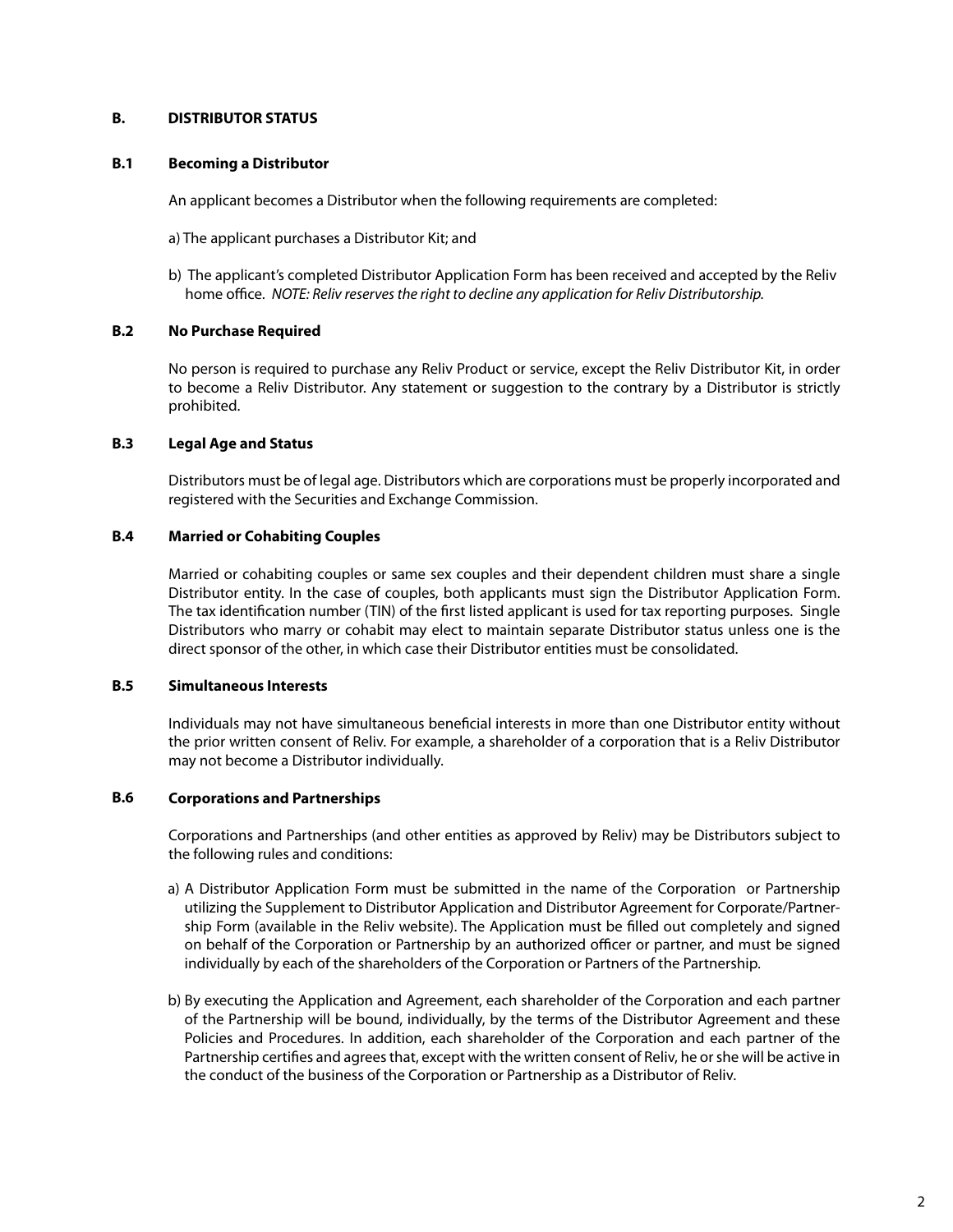- c) Reliv is entitled to terminate the Distributor Agreement of any Corporation or Partnership if, without the express prior written consent of Reliv:
	- i. The entity sells or issues any shares of common stock or partnership interest to any person not included on, and signing, the original application, or
	- ii. There is a transfer of shares of common stock or partnership interest in the Corporation or Partnership. No shareholder of a Corporation or partner of a Partnership, because of the transfer of interest to a third party, will be relieved of any obligation under the Distributor Agreement.
- d) A person may be shareholder, officer, or partner of only one Reliv Distributorship
- e) A Reliv Distributor may assign that Distributorship to a Corporation or Partnership by completing a Distributor Application and Agreement in the name of the entity and assigning the Distributorship to the entity in the form approved by Reliv. Changes in the form, structure or name of entity may be made only with the consent of Reliv.

### **B.7 Assumed Names**

A person or entity may apply under a legally assumed name, if the application includes the signatures of all persons acting or holding an interest in the assumed name.

### **B.8 Term of Agreement**

The term of the Distributor Agreemnt is ongoing. If a Distributor does not place an order in a 12-month period, they may be removed from mailing lists. The Distributor will be reactivated when they place an order.

#### **B.9 Independent Contractor Status**

All Distributors are independent contractors with Reliv. They are not franchisees, joint ventures, partners, employees, or agents of Reliv. Distributors have no authority to make any representation, agreement or commitment of any kind for or on behalf of Reliv or to bind Reliv in any manner. Reliv does not control the time, location or amount of work which a Reliv Distributor performs and Distributors are not restricted from being employed by others, conducting other businesses or providing services to others.

#### **B.10 Indemnity Agreement**

Every Distributor agrees to indemnify and hold harmless Reliv, its officers, agents and directors against any claim, demand, liability, loss, cost, or expense including, but not limited to, attorney's fees, arising or alleged to arise in connection with the conduct of the Distributor's business.

Each Distributor waives and releases any claims which he or she may have against Reliv or any of its affiliate organizations and each of their respective officers, directors, employees and agents arising out of any act, omission, statement or representation of a Distributor related to his Reliv business. In no event will Reliv be liable to a Distributor (or anyone claiming through a Distributor) for any consequential or special damages.

### **B.11 Taxation**

Each Distributor is responsible for complying with all tax and social security laws and regulations, including but not limited to the filing of their own income and other tax returns. Distributors are not, and will not be treated as, employees, franchisees, joint ventures, partners or agents with respect to any tax, social security or unemployment law, or any other statute, ordinance, rule or regulation.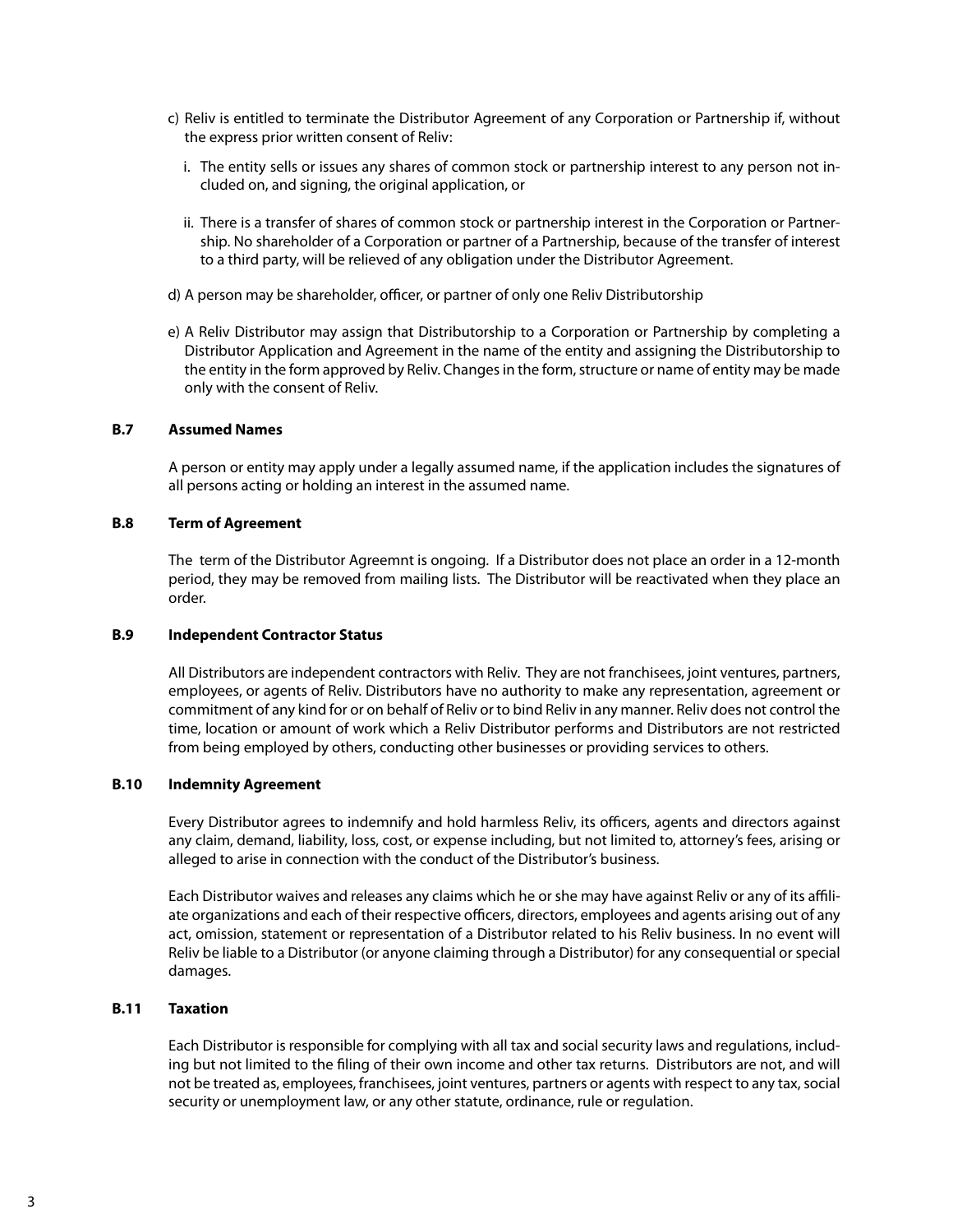Hence for taxation purposes, all Distributors are required to secure for themselves and submit to Reliv their individual Tax Identification Numbers (TIN).

Distributors are required to apply for official receipts with the Bureau of Internal Revenue and issue the same upon sale to retail customers.

### **B.12 Legal Compliance**

Distributors shall comply with all laws, regulations, and local ordinances concerning the operation of their businesses. Distributors are responsible for their own managerial decisions and expenditures and Reliv shall not be responsible or liable for any damage or injury to Distributor or to any third person with respect to the management or operation by the Distributor of the Distributor's business.

The Distributor Agreement, which incorporates these Policies and Procedures, was created as guide for the relationship between the Company and its Distributors. Violations of the Distributor Agreement or any illegal, fraudulent, deceptive, improper, threatening or unethical business conduct by a Distributor may result in Reliv's sole and absolute discretion, in one or more corrective measures, including but not limited to (1) issuance of a written warning letter, (2) suspension of Distributor's status, (3) suspension or loss of rights to bonus or commission checks, (4) involuntary termination of the Distributor Agreement, (5) legal proceedings for monetary and/or equitable relief, or (6) any combination of the above.

### **B.13 Identification Numbers**

Reliv will issue a Record Control Number (RCN) as your international Reliv Identification Number. Always include your RCN in your correspondence with Reliv. Failure to do so may result in unnecessary delay of your requests, including delay of commissions and/or overrides.

### **B.14 No Exclusive Territories**

There are no exclusive territories for marketing or sponsoring purposes, nor shall any Distributor imply or state that she or he does have an exclusive territory. There are no geographical limitations on Distributor's sponsoring within any country in which Reliv or an affiliate conducts business.

#### **B.15 Confidential Information**

Each Distributor acknowledges and agrees that all information concerning Reliv Distributors, whether compiled or stated individually (hereinafter "Confidential Information"), was obtained by Reliv at great effort and expense, is of great value to Reliv and is maintained by Reliv as confidential and proprietary information. Confidential Information includes, without limitation: names, addresses, telephone numbers, genealogies and other information relating to Reliv Distributors.

Each Distributor further acknowledges and agrees that Confidential Information received or obtained, whether in the form of lists prepared by Reliv or otherwise, is received in confidence and on the condition and agreement that such information will be kept confidential. Each Distributor also agrees that he or she will not disclose Confidential Information to anyone except when authorized in writing by Reliv and will not use Confidential Information for any purpose other than the performance of functions and duties as a Reliv Distributor.

#### **B.16 Other Business Activities**

Reliv Distributors are not restricted from being employed by, or providing services to, other business entities, or from engaging in other business activities. A Distributor is prohibited, however, from using the name "Reliv" or the names of Reliv Products in connection with any other business activity. Each Distributor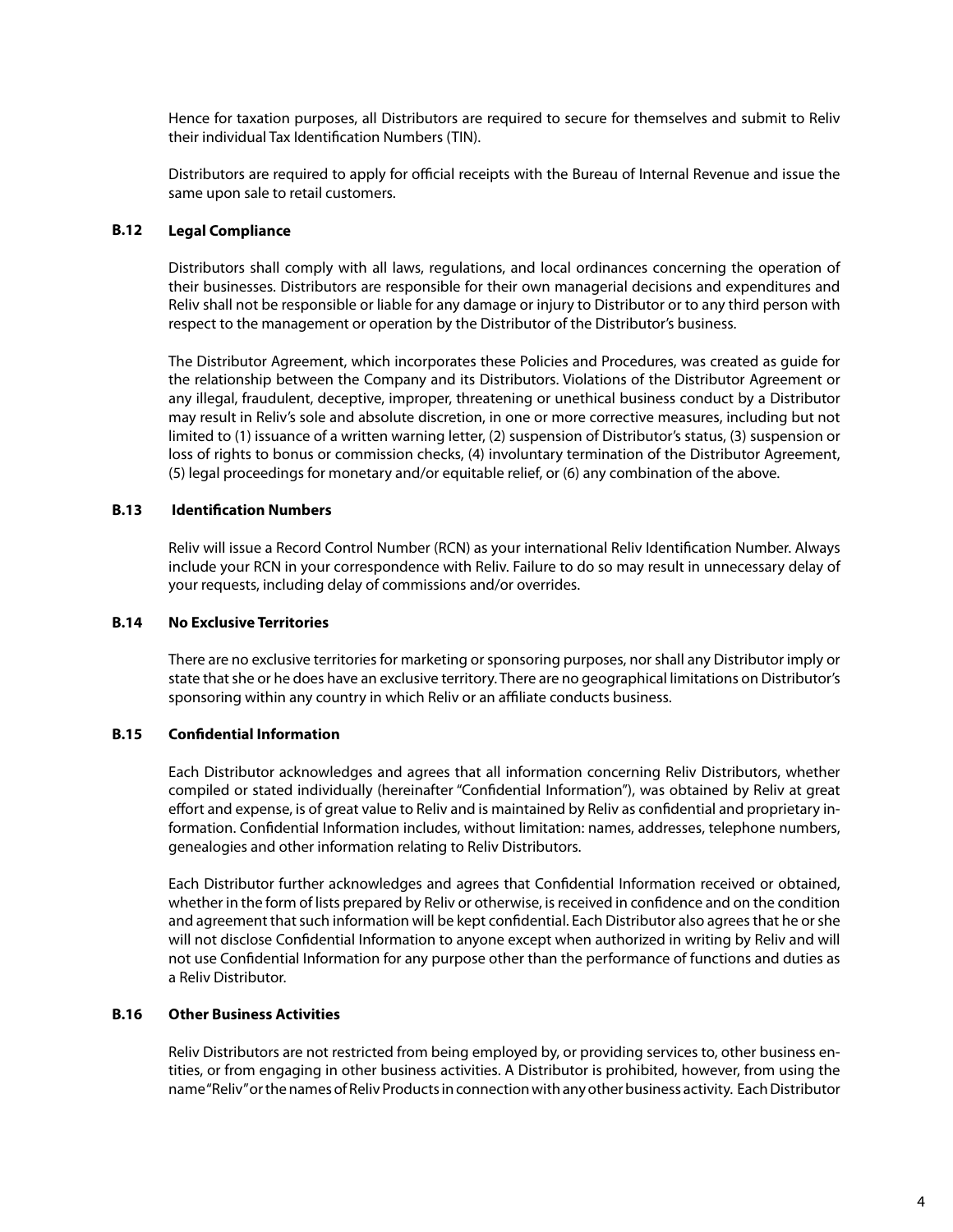agrees that, while being a Distributor and for a period of eighteen (18) months from the expiration or termination of the Distributor relationship, he or she will not:

- a) Directly or indirectly, solicit, recommend, suggest, or induce any Reliv Distributor to become a distributor for, or associate with, any person or entity (other than Reliv) engaged in marketing or selling any product or service by means of direct sales, network marketing or multi-level marketing method or organization, or
- b) Solicit for the sale, or sell, any product or service to a Reliv Distributor the same or similar to any product or service offered by Reliv, other than products or services sold by Reliv

Each Distributor also acknowledges and agrees that these provisions are reasonable and necessary to protect the interest of Reliv and the Distributors in the Confidential Information and the associated valuable business relationships. All rights and obligations of this section shall survive any expiration or termination of a Distributor's Distributorship.

### **B.17 International Reliv Business and Sponsoring**

Reliv Distributors may only sponsor other Distributors in countries where Reliv International, Inc. or an affiliate conducts business and where such sponsoring is authorized. Reliv announces these approved and officially opened countries from time to time.

a) Approved company products and sales materials:

Distributors may offer for sale and distribution only company products and sales materials approved by Reliv for the given market. The local affiliated Reliv company is the exclusive distributor of said products and sales materials in the market or territory.

- b) In conducting business internationally in officially opened and authorized (registered) countries or territories:
	- 1. A Distributor should promote Reliv Products and the business opportunity through personal contact to ensure proper product orientation and customer service.
	- 2. A Foreign Distributor may only promote and/or train with sales materials that have been approved and distributed by the affiliated Reliv office within the country.
	- 3. Distributors in good standing have the right to sponsor in all countries where Reliv has an established business which has been officially opened for product sales.
	- 4. The Distributor is responsible for discovering and complying with all applicable laws, regulations, rules, tax requirements, and other due demands of the country, including the country-specific policies and procedures.
	- 5. The Distributor accepts sole responsibility for conducting his or her independent business lawfully within the country. The Distributor also agrees to fully indemnify and hold harmless Reliv and any affiliated company and its officers of any claim, action or liability asserted that arises out of his or her actions, omissions or representations in sponsoring or conducting his or her independent business in the country.
- c. No business or promotional activities may occur in a country before it is officially opened and affiliated Reliv offices are established. A Distributor must refrain from the following in unauthorized countries:
	- 1. Selling or distributing in any manner Company products or product samples, and
	- 2. Promoting the Reliv business opportunity in an unauthorized country, including but not limited to: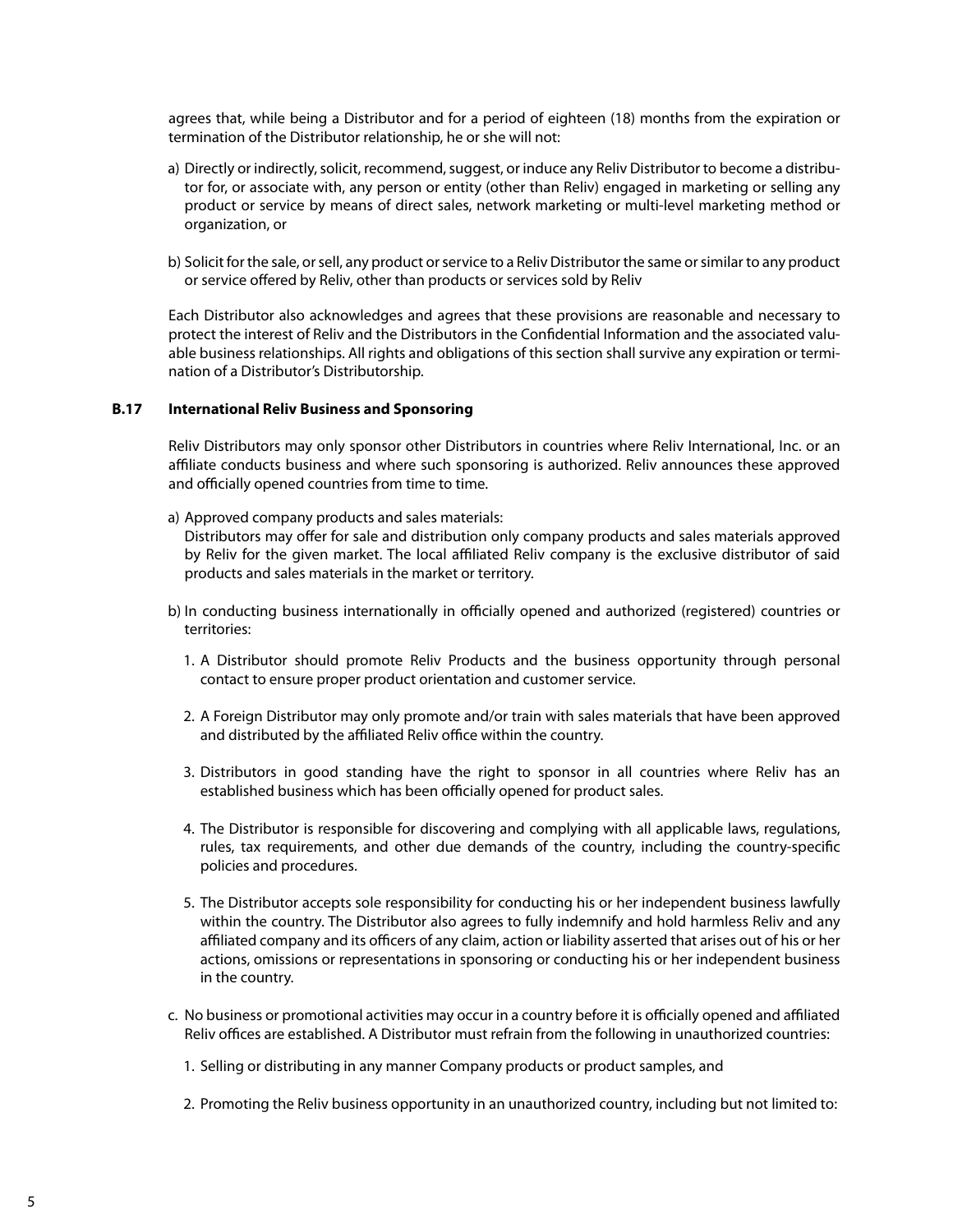- i. Placing telephone listings that advertise an independent Distributorship, products manufactured and/or distributed by the Reliv Group or the Reliv business opportunity.
- ii. Promoting or conducting any type of business opportunity, product or training meeting with any number of individuals.
- iii. Establishing a business office or renting a facility for promoting company products or the business opportunity.
- iv. Establishing an agent or agents to promote the business opportunity and/or company products,
- v. Soliciting or negotiating a contract or other formal or informal agreement for committing a potential Distributor to the business opportunity, specific sponsor or line,
- vi. Accepting money or other consideration, or being involved in any financial transactions with any person, either personally or by agent, before the official corporate opening for business.
- Signing up a potential Distributor in an unauthorized country under a Distributor Agreement in an 3. authorized country.
- 4. Holding meetings in an authorized country or territory with potential Distributors from unauthorized countries or prematurely training or promoting the business opportunity or products in unauthorized countries.
- 5. Representing that he or she is the sole agent for the company or has the exclusive Distributor rights in any country,
- 6. Promoting or conducting any type of activity that the company, in its sole discretion, deems to be contradictory to the Company business.
- d) In general, it is the intention of Reliv International, Inc. that the compensation system will be substantially the same among all countries in which Reliv conducts business and that a Distributor who has sponsored another Distributor in a country other than the Distributor's residence will receive compensation for volume generated by the other Distributor in the same manner as volume generated in the Distributor's home country. However, there are differences among countries in the Retail Value of Reliv products that do affect compensation and qualifications, and currency translations will also affect levels of compensation. Reliv reserves the right to make such adjustments and apply such terms and methods to international transactions as it deems appropriate relating to Distributor compensation and qualifications.

## **C. DISTRIBUTOR OPERATIONS**

## **C.1 Sponsoring**

Integrity and ethical conduct have always been a central element of the Reliv system and have played a significant role in our success. We all know that one of the reasons people are attracted to our Company, and remain with us, is that we do maintain high standards of personal and business conduct.

As a Reliv Distributor, you are entitled to sponsor other Distributors into the Reliv program. You will not be compensated for enrolling new Distributors. You will, however, be compensated under the Reliv Compensation Plan based on the volume of product sales.

There are no assurances or guarantees of any compensation or commissions. Compensation will be based upon sales volume of Reliv products as described in the Reliv Compensation Plan manual.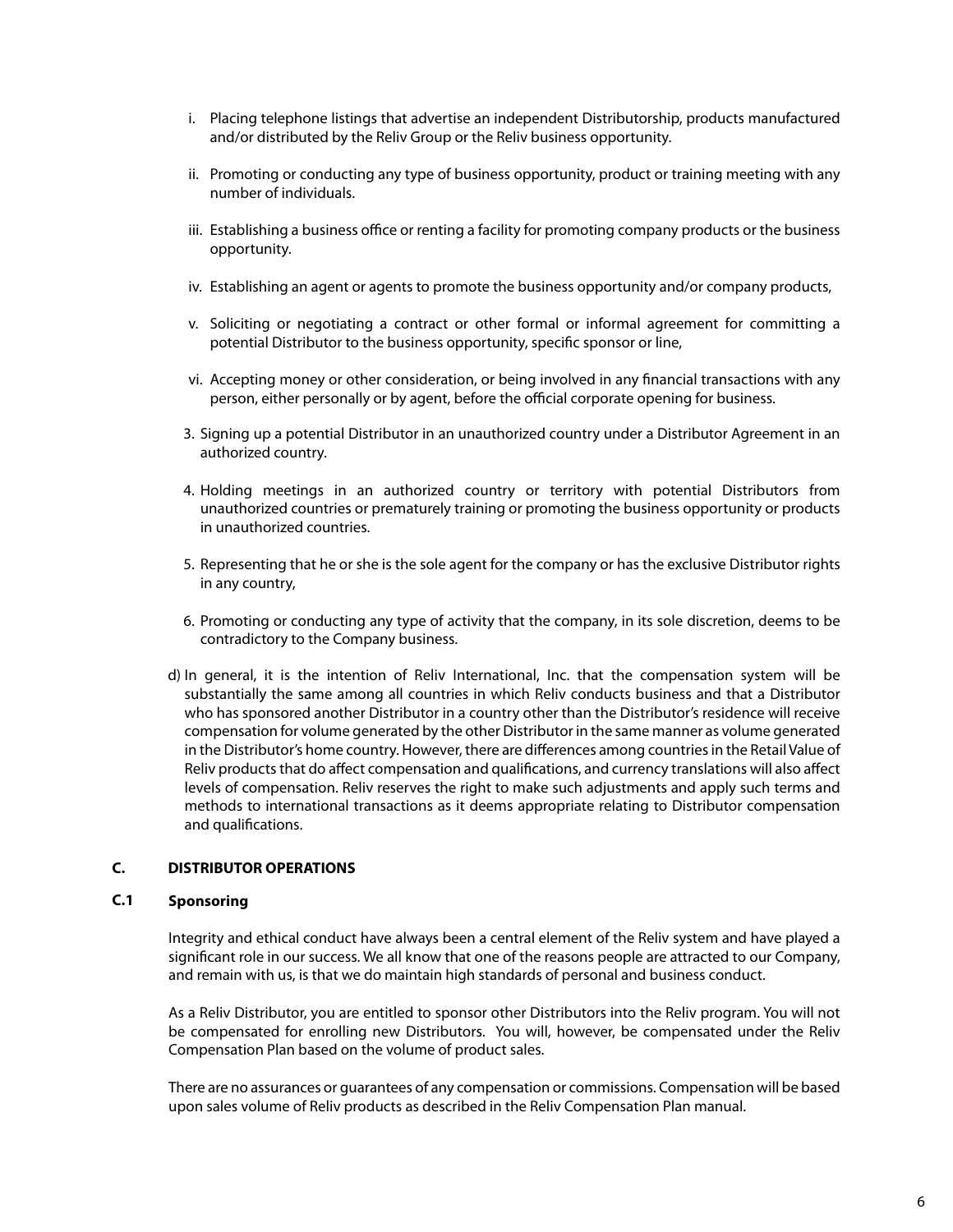### **C.2 Multiple Applications**

If one applicant submits multiple Distributor Application and Agreement Form listing multiple Sponsors, only the first completed form received by Reliv will be accepted.

#### **C.3 Training Support**

It is recommended that Distributors who sponsor new Distributors are properly trained with respect to the Reliv Distributor Guide, the Distributor Agreement, including these Policies and Procedures, and the Compensation Plan.

### **C.4 Changing Sponsorship**

Transfer of sponsorship is rarely permitted and is actively discouraged. Maintaining the integrity of sponsorship is absolutely mandatory for the success of the overall organisation. When transferring sponsorship, a Distributor will not be able to bring his downline organization with him. Any transfer of sponsorship is subject to final approval of Reliv.

A Distributor may change sponsorship upon written request to Reliv, accompanied by signed letters of approval from all five immediate upline Master Affiliates and any distributors between you and your first upline Master Affiliate. The form must state clearly that all parties involved understand the consequences of the sponsorship transfer. The form must also be accompanied by a fee equal to the current cost of a Distributor Kit.

Alternatively, a Distributor may change sponsorship by voluntarily terminating his or her existing Distributorship and maintaining no activity for a period of six months. The Distributor may then enroll as a new Distributor under any sponsor he or she chooses.

#### **C.5 Voluntarily Termination**

A Distributor may voluntarily terminate his or her Distributor status at any time by sending written notice to Reliv. Voluntary termination is effective upon receipt of such notice by the Reliv home office. A Distributor who voluntarily terminates a Distributorship Agreement must wait 6 months before being eligible to sign a New Distributor Agreement.

### **C.6 Involuntary Termination or Suspension**

Reliv may involuntarily terminate or suspend the status of any Distributor for cause. "Cause" means and includes:

- a) Any violation of the Distributor Agreement which incorporates these Policies and Procedures, all of which may be amended from time to time,
- b) Any wrongful taking of any property from Reliv or a Reliv Distributor,
- c) Any act of dishonesty regarding Reliv or a Reliv Distributor,
- d) The use or sale of illegal drugs or the excessive use of alcohol or other personal conduct which, in the reasonable opinion of Reliv, may reflect adversely on Reliv,

Each Distributor acknowledges that Reliv has a legitimate and substantial interest in requiring high standards of integrity and responsibility from its Distributors. In addition, Reliv may terminate the status of any Distributor in its sole and absolute discretion without cause by giving thirty (30) days written notice to the Distributor.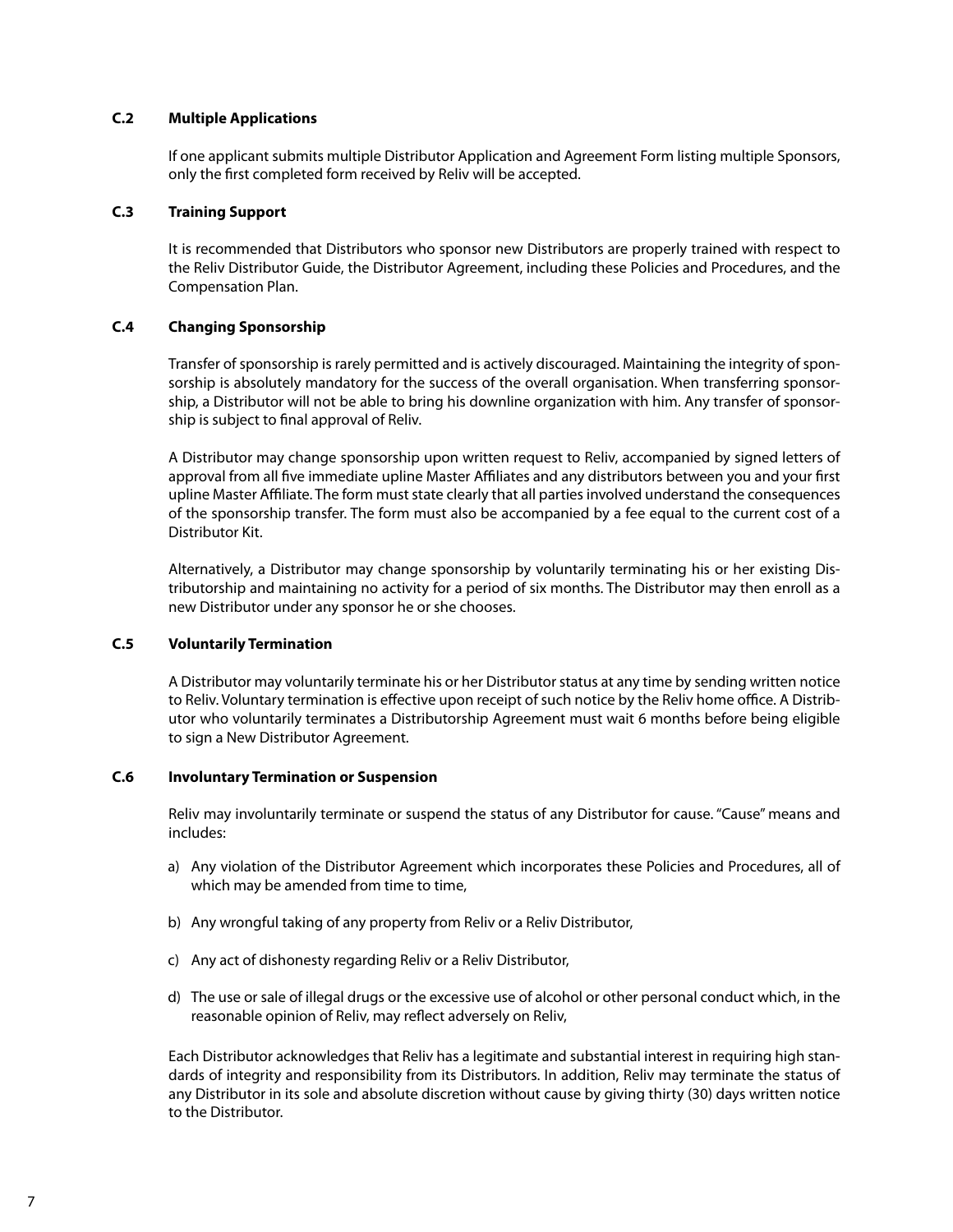### **C.7 Effect of Suspension**

If a Distributor is suspended for a cause:

- a) The Distributor shall not be entitled to act as or receive any of the benefits of a Distributor for the term of the suspension,
- b) The Distributor shall not be entitled to receive any compensation as a Distributor during suspension period, including without limitation any commissions or overrides (except payments that may have been due for periods prior to the suspension).
- c) The Distributor's sponsored downline organization, for the period of suspension, will be moved up to the next sponsor in the suspended Distributor's upline and will remain there during the term of suspension. Suspension is effective the first day of the month in which notice is given.

### **C.8 Effect of Termination**

Voluntary or involuntary termination results in the Distributor's loss of rights to his or her sponsored downline organization, which then moves up to the next sponsor in the terminating Distributor's upline and remains there whether or not the terminating Distributor subsequently re-enrolls as a Distributor following the six-month waiting period.

Termination is retroactive to the beginning of the month in which the termination is effective. Thus, payment of commissions and overrides will be made only for business completed during the last full calendar month prior to termination. No terminated Distributor shall represent himself or herself as a Distributor of Reliv. In addition, voluntary or involuntary termination of a Distributorship will result in the loss of proprietorship of the Distributor's customers.

### **C.9 Solicitation of Prospects**

Distributors should not solicit a person to sponsor under them as a Distributor with the knowledge that the person has already been in contact with another Reliv Distributor for that purpose. Reliv considers such conduct to be in violation of its code of ethics and may take disciplinary action in Reliv's discretion with respect to such violations. Generally, the first Reliv Distributor to contact a prospect concerning Reliv should be the prospect's sponsor.

Reliv and its Distributor organization seek to foster an "open" system in which prospective customers and Distributors may attend and participate in Reliv Distributor functions in any geographic area — whether or not the Reliv Distributor who has initially contacted the prospect will participate or be present. We believe that mutual support by Reliv Distributors of the efforts of other Reliv Distributors provides a source of strength for the growth of our organization as a whole. The "open" system depends heavily on ethical conduct by all Reliv

Distributors, and in particular relies on the understanding among them not to solicit the prospects of another Distributor. Ordinarily, Reliv corporate will not become involved in, or attempt to resolve, a dispute over the proper sponsorship of a new Distributor. We encourage Distributors to resolve conflicts over proper sponsorship by agreement, respecting the policy stated here. However, Reliv reserves the right in circumstances Reliv deems appropriate to make the determination of proper sponsorship which determination will be binding on all parties. Distributors who are unable to resolve a dispute regarding sponsorship by agreement may request arbitration of the matter as is provided in Section H.7 of these Policies and Procedures.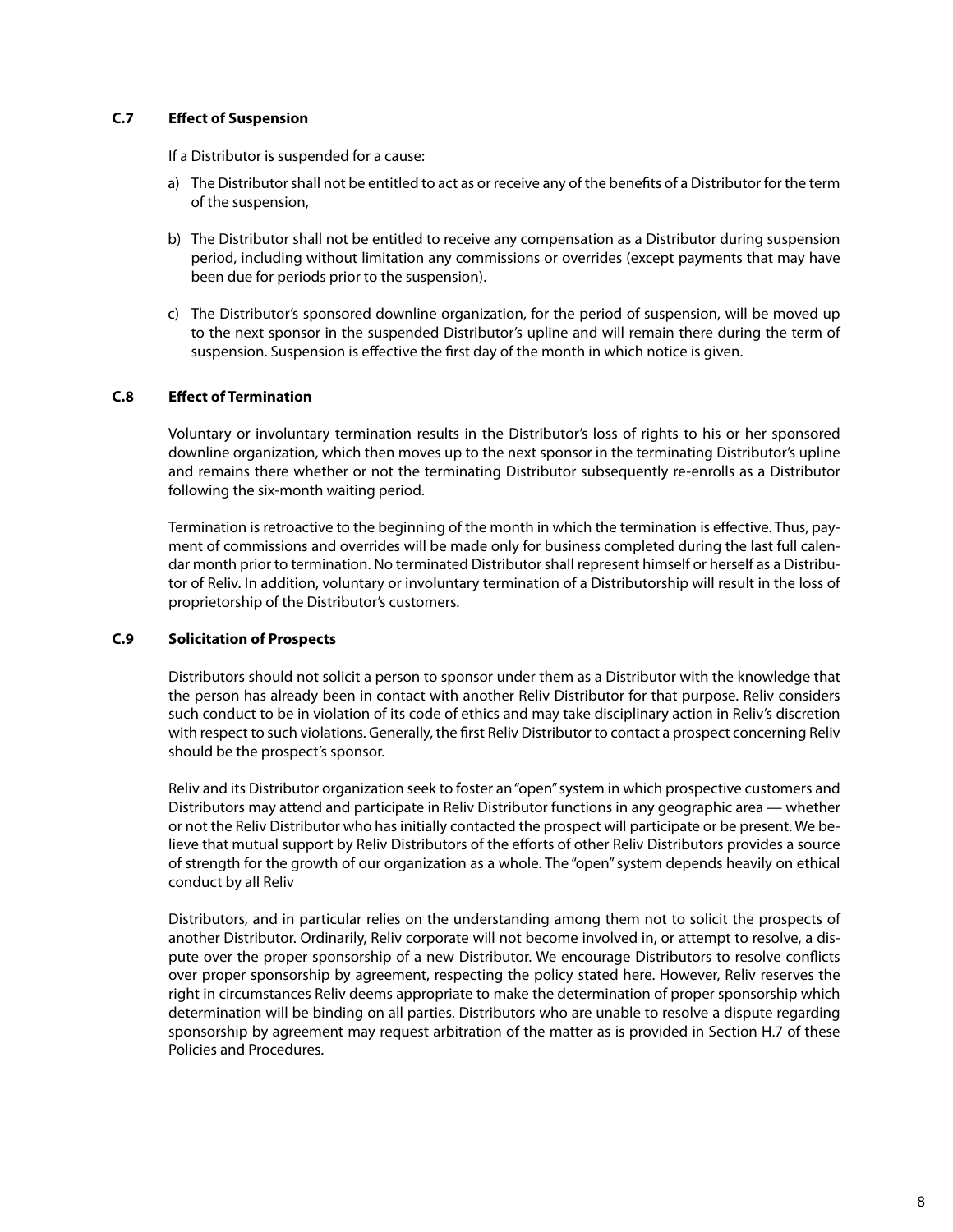### **C.10 Sale, Assignment, or Transfer of Reliv Distributorships**

No sale, assignment or transfer of a distributorship shall be valid without the prior express written approval of Reliv, which approval may be granted or withheld in Reliv's sole and absolute discretion. A Distributor desiring to acquire any interest in another Distributor's business must relinquish his or her existing Distributorship before becoming eligible for such a purchase. If you should have any questions related thereto, please contact Reliv for further information and procedures to effect a sale, assignment or transfer.

### **C.11 Succession**

Upon the death of a Distributor, the Distributor entity will pass to his or her successors in interest as provided by law. However, Reliv shall not recognize such a transfer until the successor submits a new Distributor Application or Supplement with certified copies of the death certificate and will, trust or other instrument. The successor will then be entitled to all the rights and subject to the obligations of a Reliv Distributor.

If a Distributorship is be queathed or transferred to or for the benefit of more than one person, the distributorship must be held by, or transferred to, an Entity, as otherwise permitted in these Policies and Procedures. Thereafter, bonuses and commissions for a Distributorship transferred pursuant to this section will be issued to the Entity.

A successor who is currently a Distributor may elect to maintain two separate Distributorships and may possess an interest in two Distributorships.

### **C.12 Agreements among Distributors**

The relationship between Distributors shall be governed by the Reliv Distributor Agreement and this Distributor Manual, with respect to compensation, payment of commissions and overrides, and all other facets of a Distributor's Reliv business. No agreement between Distributors relating to the conduct of their business as Distributors or the allocation of compensation from their business will be recognized or enforced by Reliv, unless Reliv consents to the agreement in writing.

### **C.13 Reliv Distributor Genealogies**

- a) Each Distributor agrees:
	- i. To hold confidential and not disclose any genealogy (downline Distributor list) or portion thereof to any third person, including but not limited to, existing Distributors, competitors and the general public.
	- ii. To limit use of genealogies to the intended scope of the genealogy and in furthering a Distributor's Reliv business.
	- iii. That any intended or unintended use or disclosure of a genealogy other than as authorized herein, or for the benefit of any third person, constitutes misuse, misappropriation, and a violation of the Distributor Agreement, which may cause irreparable harm to Reliv.
	- iv. That, upon any violation under this section, Reliv is entitled to appropriate injunctive relief, enjoining such use under applicable law and to the recovery of all genealogies previously provided to the Distributor.
	- v. That misuse of a genealogy is cause for termination of a Distributorship, whether or not such misuse causes irreparable harm to Reliv or one of its Distributors.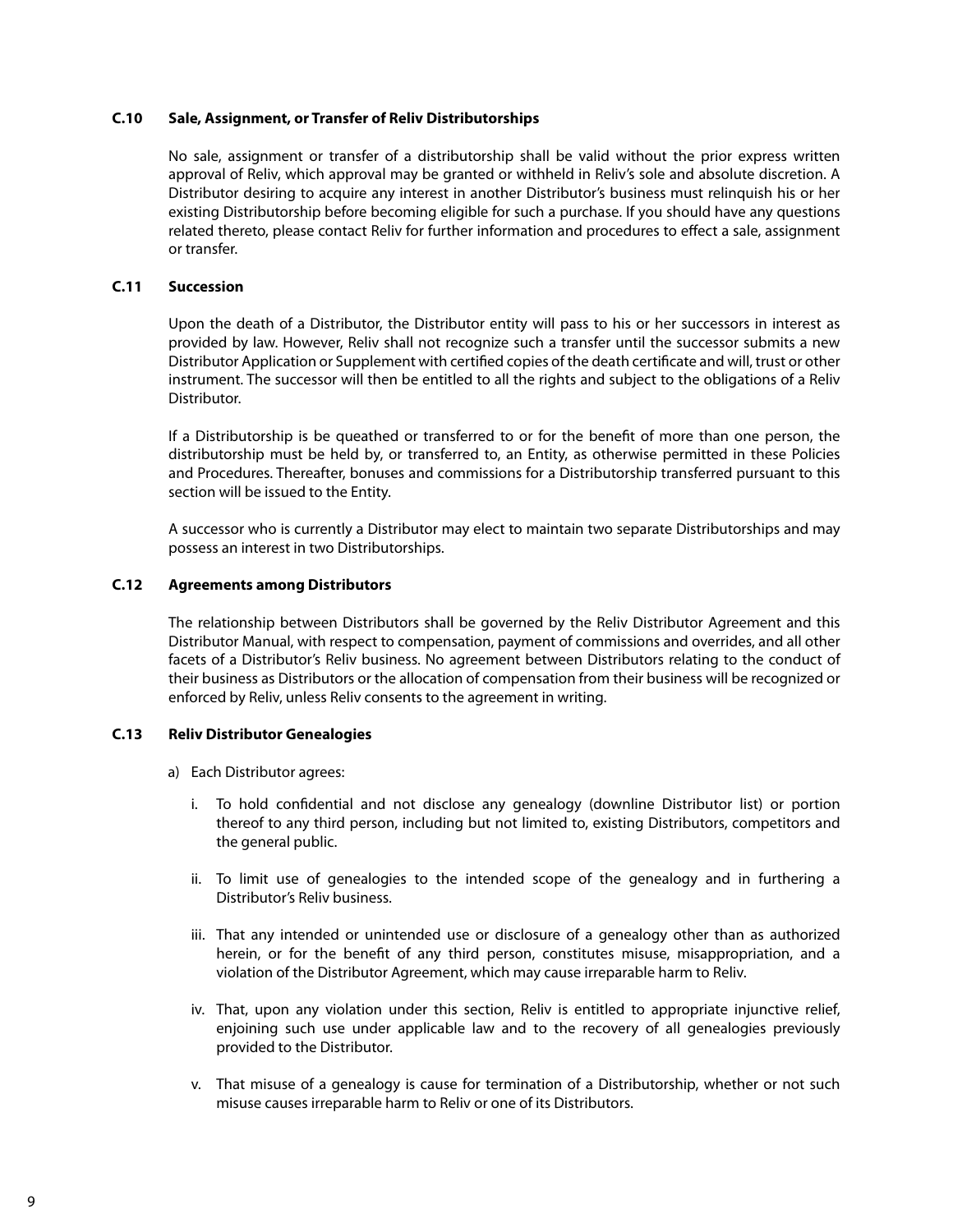- vi. That the obligations under this section will survive the termination of the Distributor Agreement.
- b) Reliv reserves the right to pursue all appropriate remedies under applicable laws to protect its rights to the genealogies as proprietary information of Reliv; any failure to pursue such remedies will not constitute a waiver of the rights.

### **C.14 Dissolution or Division of a Distributorship**

- a) Reliv acknowledges that Distributorships involving more than one person may be dissolved or divided by divorce or dissolution of a marriage or Entity whether by agreement or in the course of a legal proceeding for a divorce or dissolution. Reliv requires that the parties to or beneficiaries of such a Distributorship, in connection with and during the course of such division or dissolution, conduct themselves in accordance with these rules and in a manner which will not adversely affect Reliv or the interests, business or income of sponsored downline Distributorships or upline sponsors. During the course of any proceeding for a divorce or dissolution affecting a Distributorship, the parties are restricted from engaging or involving Reliv or Reliv Distributors in any controversy or dispute among them. Violation of this provision shall be deemed personal conduct which may reflect adversely on Reliv and may result in disciplinary action including Distributorship termination.
- While a divorce or dissolution of an Entity is pending, the parties must adopt one of the following b) methods of operation:
	- i. If one of the parties is willing to relinquish his or her right and interest in the Distributorship, thereby leaving his or her spouse or fellow partners, members or shareholders to carry on the business, he or she may do so by executing an Assignment form which is available from Reliv. When the Assignment is signed by the withdrawing party and filed with Reliv, Reliv's records will be changed to show ownership of the Distributorship in the sole name(s) of the remaining Distributor or partners, members or shareholders.
	- ii. If both spouses in a divorce situation agree that, despite their domestic difficulties, they can continue to operate the Distributorship jointly on a "business-as-usual" basis while the divorce action is pending, they may do so. In this case, all compensation will continue to be paid in the joint names of the Distributors involved.
	- iii. If all owners of an Entity agree that, despite their desire to dissolve the Entity, they can continue to operate the Distributorship jointly on a temporary basis, they may do so, provided they continue to perform all the responsibilities of a Distributor. All compensation will continue to be paid in the name of the Entity pending the final agreement of dissolution.
	- iv. If the parties in a divorce action or in an Entity dissolution are not agreeable to operate under alternatives 1, 2, or 3, then they must make arrangements to have their Distributorship operated by a third party until divorce or Entity dissolution is completed. Their sponsor, another Distributor or a third party acceptable to all may be selected to act as a receiver while the divorce or dissolution action is pending. The parties must reasonable compensate the "receiver" for handling the Distributorship during this time.
- While a divorce is pending, neither party may operate or participate in the operation of any other Dis-c) tributorship. Section B.4 of the Policies and Procedures provides that if a husband and wife both wish to be Distributors of Reliv products, they must be sponsored together as a single Distributorship in the same line. They may not sponsor each other. The one exception being when single Distributors marry, provided neither is the direct sponsor of the other as set forth in Section B.4. This policy applies until the parties are no longer husband and wife as determined by a Final Order or Judgment entered by a court of law, or they are no longer living together. The restriction against husband and wife operating separate Distributorships does not end until a court of competent jurisdiction has entered Final Decree or Judgment of Divorce and certified copy of the Decree Judgment has been filed with Reliv.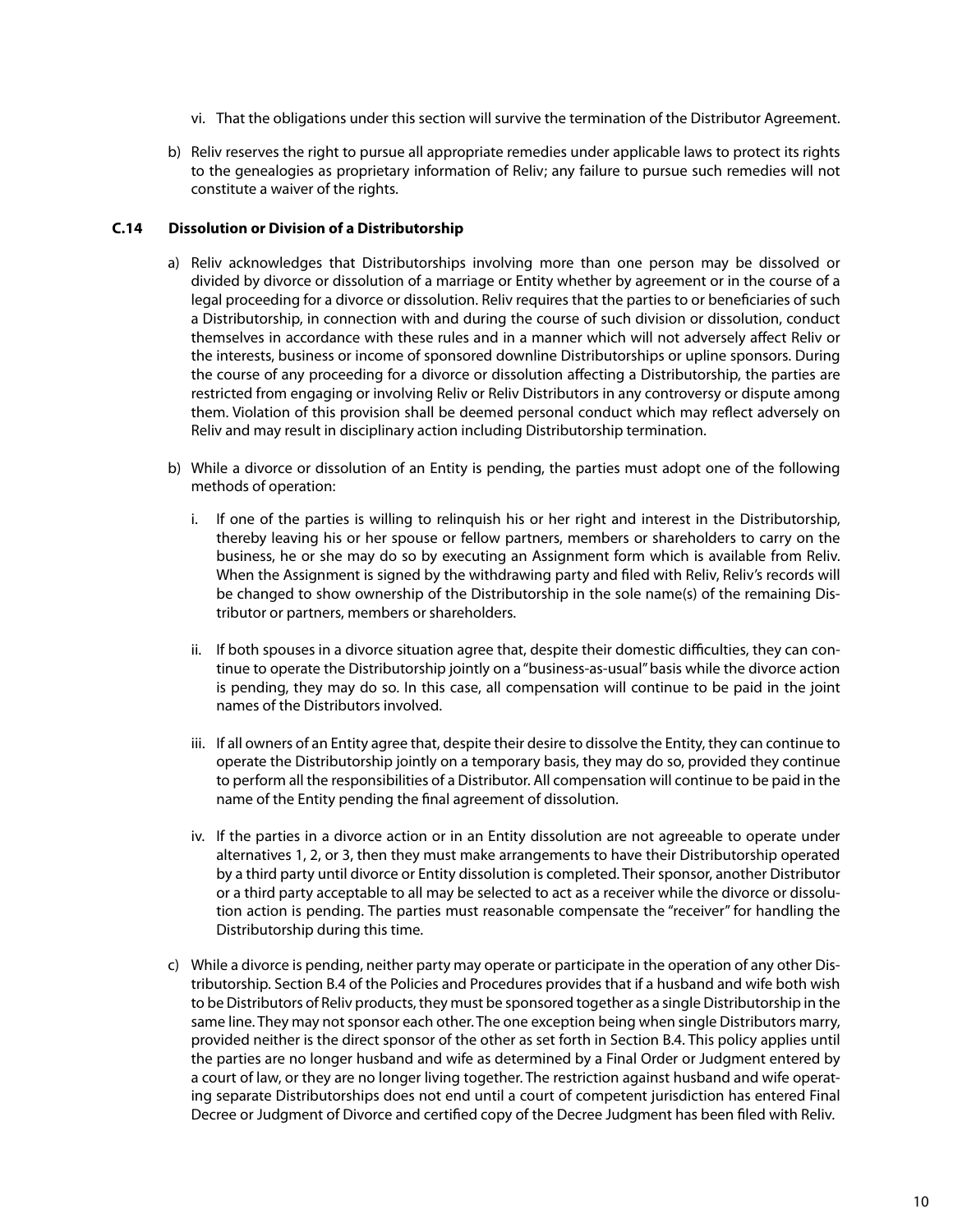- d) Divorcing parties or parties dissolving an Entity may, after Final Decree or Judgment of Divorce or final dissolution, operate as a single Distributorship or separate Distributorships in accordance with the following provisions:
	- i. Divorcing parties may agree to continue to operate their business in the form of an Entity even though they are no longer husband and wife. In such a case, however, they must enter into a new Distributor Agreement and Supplement that defines their respective rights and obligations and file an executed copy with Reliv.
	- ii. The parties may split their Distributorship into two or more separate Distributorships, which are then sponsored by their original sponsor. A new Distributor Agreement must be completed for each new Distributorship. In the event of dividing a Distributorship into two or more separate Distributorships, the existing lines of sponsorship beneath the original Distributorship must remain intact.
		- ia. The parties can only reallocate among them their first-level, personally sponsored Distributors.
		- iib. This notification must be supplied in writing to Reliv no later than 30 days from receipt of written notice from the upline that they wish to divide the Distributorship.
	- iii. One former spouse or owner(s) of an Entity may completely relinquish all rights in the original Distributorship, including all sponsored Distributors, to the other parties. At this time, the withdrawing party is free to (a) sign as a Distributor under his or her former Distributorship, (b) sign as a Distributor under his or her original sponsor, or (c) sign as a Distributor in a completely different line of sponsorship of his or her choosing.

### **C.15 Addition of Co-Applicants**

If a Distributor (either an individual or Entity) wants to add a co-applicant to an existing Distributorship, the Company requires a written request and a new Distributor Agreement with all applicants' signatures and information. If the co-applicant is currently a Distributor, he or she must voluntarily terminate his or her existing Distributorship. The original applicant must remain a party to the Distributorship. If the original applicant wants to terminate his or her relationship with the Company, he or she must follow the procedure in Section C.10. If the above procedure is not followed, the distributorship shall be terminated upon withdrawal of the original applicant.

### **C.16 Change of Information for Entity or Multiple Individual Distributorships**

Where a Distributor is an Entity or where more than one individual (e.g., spouses) are parties to a Distributor Agreement, Reliv will not change any account information or other information in Reliv's records without the appropriate form or written request signed by all individuals that are parties to the Distributor Agreement and/or Supplement.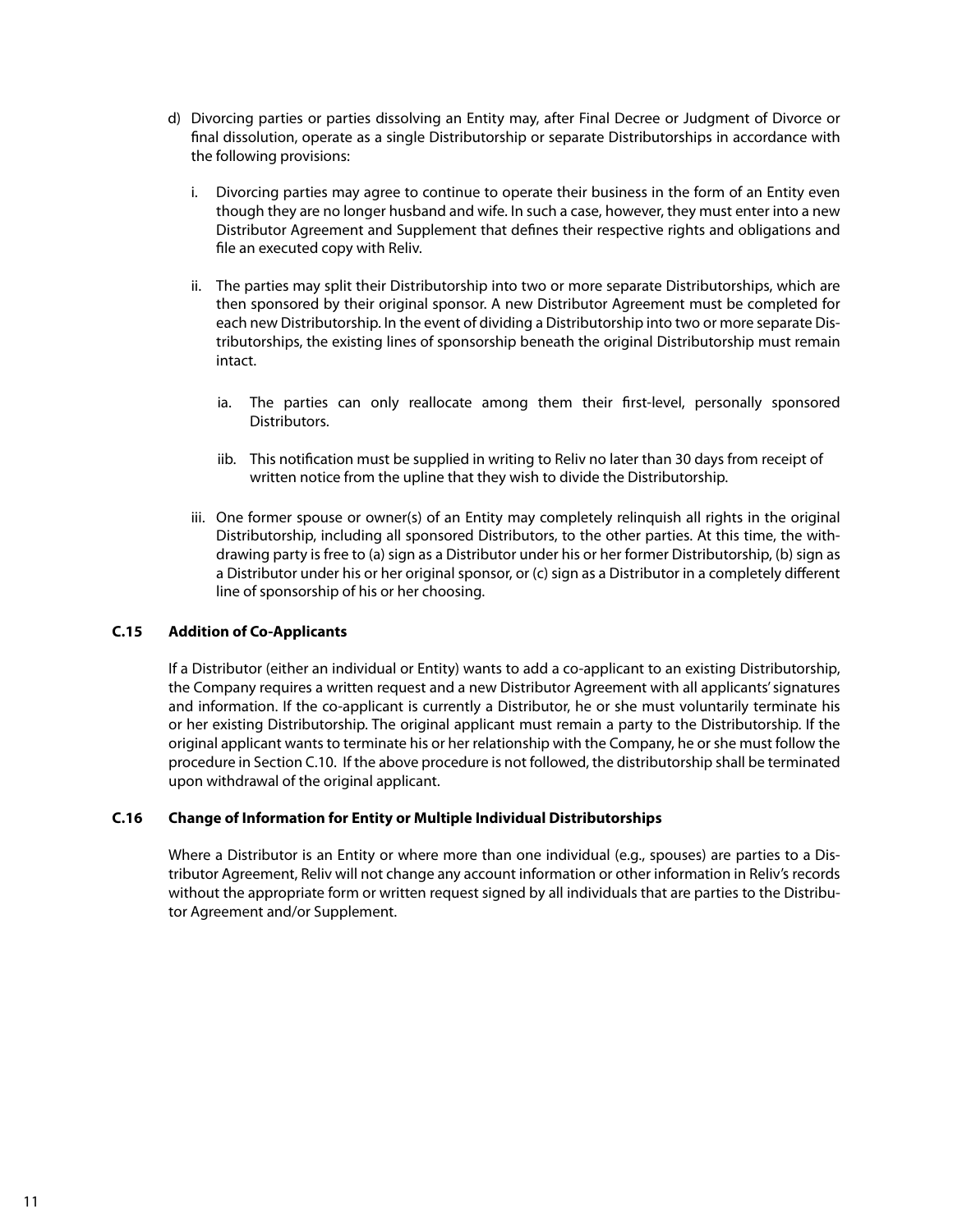## **D. LITERATURE AND ADVERTISING**

### **D.1 Trademarks**

The name "Reliv" and logo of Reliv and the names of all Reliv products are trademarks of Reliv. Only Reliv is authorized to produce and market products and literature under these trademarks. Use of the name Reliv or the names of Reliv products, in any way not provided for within the Reliv Distributor Agreement and Policies and Procedures Manual is strictly prohibited.

### **D.2 Reliv Literature**

Only official Reliv literature may be used in representing Reliv Products and /or the Reliv Compensation Plan:

- 1. Distributors may use the instructions provided by Reliv to order business cards, letterhead and stationery bearing the Reliv name and logo. These items may be reproduced by local suppliers of the Distributor's choice, adhering strictly to the printing guidelines provided by Reliv.
- 2. Reliv literature, brochures, inserts, or other sales aid items available from Reliv may not be reproduced, duplicated or reprinted without the prior permission of Reliv.

### **D.3 Print Advertising**

Reliv approved material shall be used in the placement of any advertising in any print media. No one may use the Reliv product names, logos, trademarks or copyrighted material in advertising not produced by Reliv or in a manner prescribed by Reliv.

### **D.4 Cheque Accounts**

Distributors who have a separate cheque account for their Reliv business should have their name or business name printed on the cheques. Naming your business "Reliv" is not permitted. The account title should be your name and Reliv Independent Distributor Account

### **D.5A Distributor Websites**

Distributors may utilize the Internet to promote their business with the prior approval of Reliv International, Inc. Proposed content should be submitted to your local Reliv office for review before it is made available online. Allow at least seven (7) to ten (10) working days for the review and approval process. Distributors understand and acknowledge that Relìv, in its sole and absolute discretion, may require changes to a website's content before granting approval. After initial approval of the website is granted, the Distributor may not change or modify the content without submitting the requested modifications to Reliv for additional approval.

The following are requirements when developing a website:

- a. Distributors must prominently place the phrase "Independent Relìv Distributor" in the banner at the top of the Distributor's homepage. The phrase must also appear on every web page on which a Relìv logo or trademark appears and following the Distributor's name where contact information is provided.
- b. On the Distributor's homepage and any other web page that displays the Distributor's contact information, the Distributor must include a statement that viewers who have heard of Reliv from another Reliv Distributor should contact that Distributor for further information. It is the responsibility of every Distributor with a website to ensure that all new customers and Distributors have not been previously contacted by another Reliv Distributor.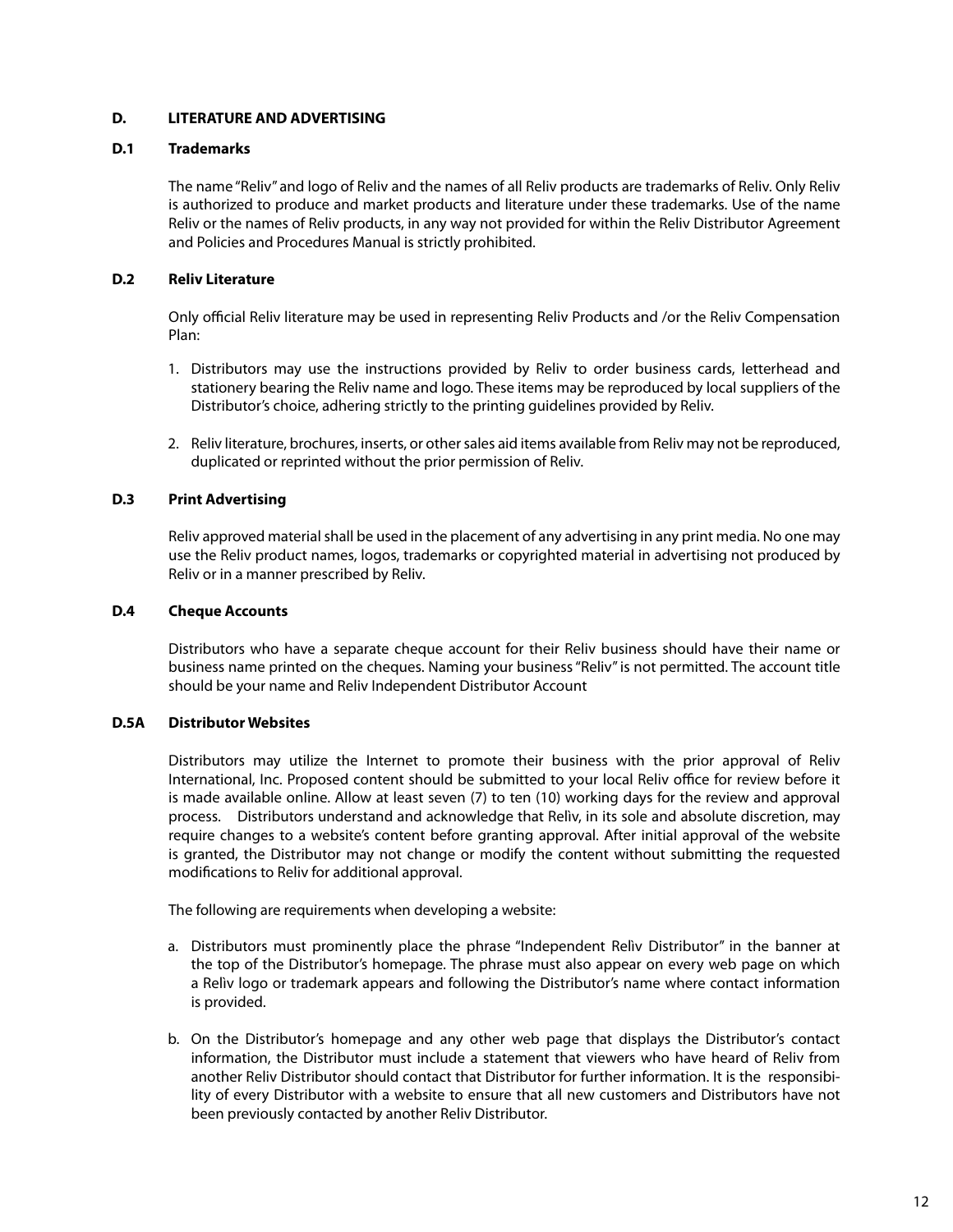- c. Distributors may not utilize a shopping cart or any other means to make sales directly from their website.
- d. Distributors are strictly prohibited from using any Reliv trademark in a website's domain name.

The following are general guidelines to follow while developing site content:

- a) Distributors may use material found in Reliv's content library, consisting of images, video, etc. (available under the "My Business" tab of your portal page).
- b) Subject to Reliv's review and approval, Distributors may include a personal testimonial and the testimonial of a limited number of other Distributors or customers who have provided Reliv with written permission for the use of their testimonial on the website (please refer to Sections H.1 and H.2 of Relìv's Policies and Procedures and Relìv's advertising guidelines available under the "My Business" tab of your portal page.
- c) Distributors may link to the Reliv corporate home page or any other website produced and maintained by Reliv. A Distributor may not link to any third party website without the prior approval of Reliv.
- d) From time to time Reliv may provide, or authorize an approved vendor to provide, Distributors the opportunity to utilize replicating websites to promote their business. The availability of such sites and the terms and conditions of their use will be displayed on Relìv's website at such time, if any, that Reliv determines to make replicating websites available to Distributors.

As required by these Policies and Procedures, a Reliv Distributor that sponsors another Distributor through use of his, her or its website is required to provide adequate training and support to the sponsored Distributor with respect to the Reliv business opportunity. If Reliv, in its sole and absolute discretion, determines that a Distributor has refused or failed to provide the necessary support and training to a sponsored Distributor, Reliv may re-assign the sponsored Distributor to a new sponsor at Relìv's discretion.

Distributors should be aware that when using blogs, chat rooms, social networks or other online methods to communicate information about Relìv's products or business opportunity that those communications may be regarded as advertising. To the extent those methods of communication are used, the Distributor is responsible for ensuring the content complies with Reliv's Policies and Procedures and any other applicable laws and regulations.

Subject to prior approval by Reliv, Distributors may feature Reliv advertisements on non-Reliv websites so long as, in Relìv's sole and absolute discretion, the applicable website(s):

- a) Is unconnected to any religious or political organization;
- b) Does not damage or impugn the name or reputation of Reliv, its products or its Distributors;
- c) Does not misuse Reliv's trademarks, product names, or other intellectual property; and
- d) Does not directly or indirectly promote any other direct selling or network marketing companies (regardless of products offered) or any products which are competitive with those sold by Reliv (including, but not limited to nutritional supplements and skin care products).

Reliv periodically conducts Internet searches to confirm Distributors are operating in accordance with this Section D.5A. In case of violation, Reliv may require the offending Distributor to immediately remove the advertisement, website and/or information which is in violation of Reliv Policies and Procedures. If a Distributor fails to remedy a violation in strict accordance with Relìv's request or repeatedly violates this Section D.5A, Reliv may take any other disciplinary actions deemed appropriate against the offending Distributor, including suspension or termination of the Distributor.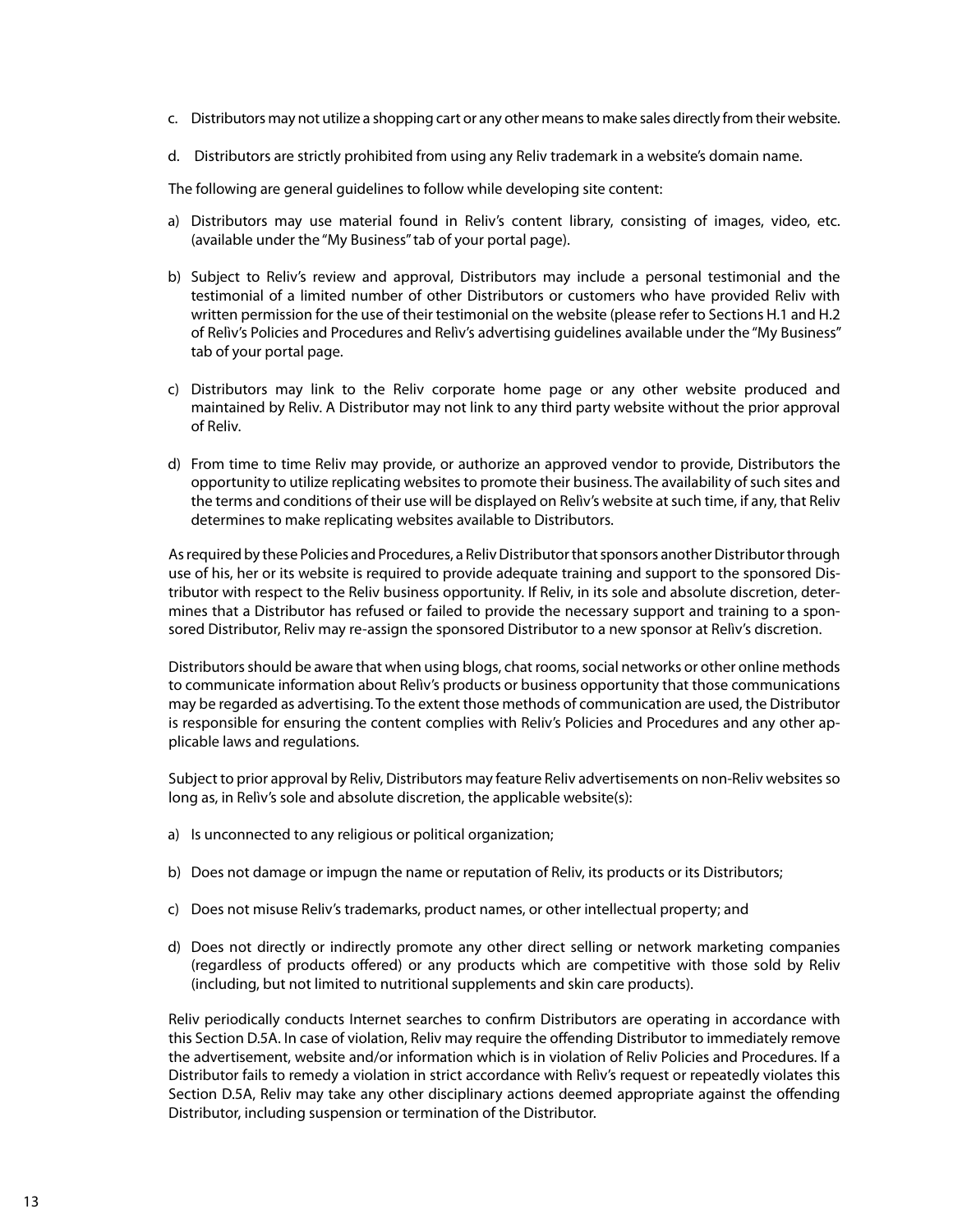### **D.5B Social Media**

Distributors may utilize social networking sites e.g. Facebook, Twitter, LinkedIn, blogs, forums and chat rooms or other social shared interest sites to communicate information about the Relìv products and business opportunity.

The following are requirements when using any form of social networking or Social Media:

- Distributors must include their name and clearly identify themselves as an "Independent Relìv Distributor" on all posts or profiles generated in any social community where the individual mentions or discusses Relìv. a)
- Distributors are prohibited from using any Relìv trademark, product name or logo in their user name, profile photo, blog name or fan/group pages of any social community. Relìv Distributors may use the approved "Independent Distributor Logo" approved for social media from the content library. This is the only approved logo for social media use. b)
- Those Distributors who have existing fan pages, group names that include the Relìv trademark, product names or company logos will need to change or delete this information in accordance with Relìv's Policy and Procedures. Relìv is aware that some sites such as Facebook do not allow users to change existing fan pages or groups. For this reason, users with existing sites will need to create a new page or site and redirect users accordingly. c)
- Distributors are personally responsible for the content they publish in the social community. In addition, as the site administrator, owner, or moderator, you are responsible for the content posted by others including personal testimonies. d)
- Distributors must make it clear that they are speaking for themselves and not on behalf of Relìv International, Inc. Visitors to any Distributor's blog site, fan page, group, tweets or any other form of social networking should not be left with the impression that the content is being published by or on behalf of Relìv International, Inc. e)

The following are guidelines to follow when using social media and social networking:

- Respect your audience. Do not make ethnic slurs, personal insults, use obscenity or engage in any conduct that would not be acceptable to Relìv. Distributors should also show proper consideration for other's privacy and for topics that may be considered objectionable. a)
- b) value with your posts and comments. Provide meaningful information. What you publish may reflect on not only you and your personal organization but also Relìv as a whole.
- Distributors may link to the Relìv corporate home page or any other website produced and maintained by Relìv. A Distributor may not link to any third party website in connection with the promotion or discussion of the Relìv products or business opportunity. c)
- When in doubt do not publish it. Remember that there are always consequences to what you publish. d) You have sole responsibility for what you post and what is published on your blog, profile, or in any form of online social media.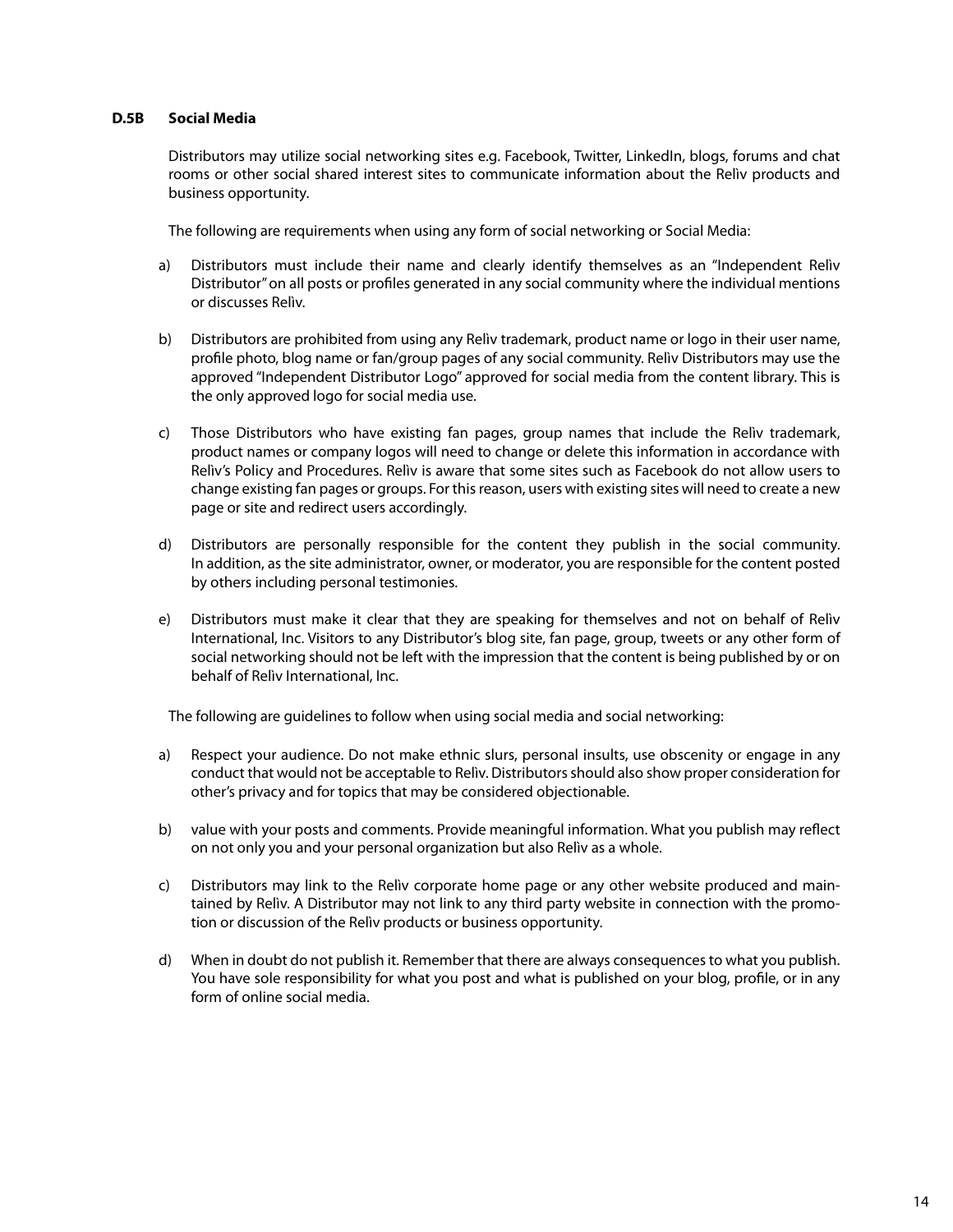As required by these Policies and Procedures, a Relìv Distributor that sponsors another Distributor through the use of his/her social media site is required to provide adequate training and support to the sponsored Distributor with respect to the Relìv business opportunity. If Relìv, in its sole and absolute discretion, determines that a Distributor has refused or failed to provide the necessary support and training to a sponsored Distributor, Relìv may re-assign the sponsored Distributor to a new sponsor at Relìv's discretion.

Distributors should be aware that when using blogs, chat rooms, forums, social networks or other online methods to communicate information about Relìv's products or business opportunity, those communications may be regarded as advertising. To the extent those methods of communication are used, the Distributor is responsible for ensuring the content complies with Relìv's Policies and Procedures and any other applicable laws and regulations or guidance set forth by the relevant authorities.

In case of violation, Reliv requires the offending Distributor to immediately remove the advertisement and/or information which is in violation of Reliv Policies and Procedures, and reserves the right to take any other disciplinary actions deemed appropriate against the offending Distributor.

### **D.6 Ebay and Internet Sales**

Distributors are strictly prohibited from marketing or selling Reliv products through use of internet auctions, websites or other means utilizing the Internet as a means to complete a sale. For example, any sales of products through eBay, Shopee, Lazada or a website (other than Reliv's corporate website) containing a shopping cart or similar capabilities are prohibited. Such sales divert potential customers from Reliv Distributors and threaten the integrity of the Reliv business model.

## **Violation of clause D.6:**

Violation of clause D.6 will result in the following action:

- The offending Distributorship and their upline President's Team Member or Ambassador will be notified of the policy violation and the offending Distributorship given 72 hours (or 3 days) in which to comply. By complying within 72 hours, the case will be considered resolved. a)
- For non-compliance within 72 hours or violation of the same policy (D.6), Reliv will issue a written warning to demand policy compliance within 24 hours. Failure to comply within 24 hours will result in the offending Distributorship receiving a one-month suspension subject to Effect of Suspension clause C.7. b)
- For continued non-compliance or repeated violations of clause D.6, the offending Distributorship will be terminated and subject to Effect of Termination clause C.8. c)

### **Domain Names D.7**

Distributors are prohibited from using or registering any of Reliv's names, trademarks, product names, service marks, or anything confusingly similar to these names or marks, for any Internet domain name, display banner, URL, forum, blog or chat room name, etc.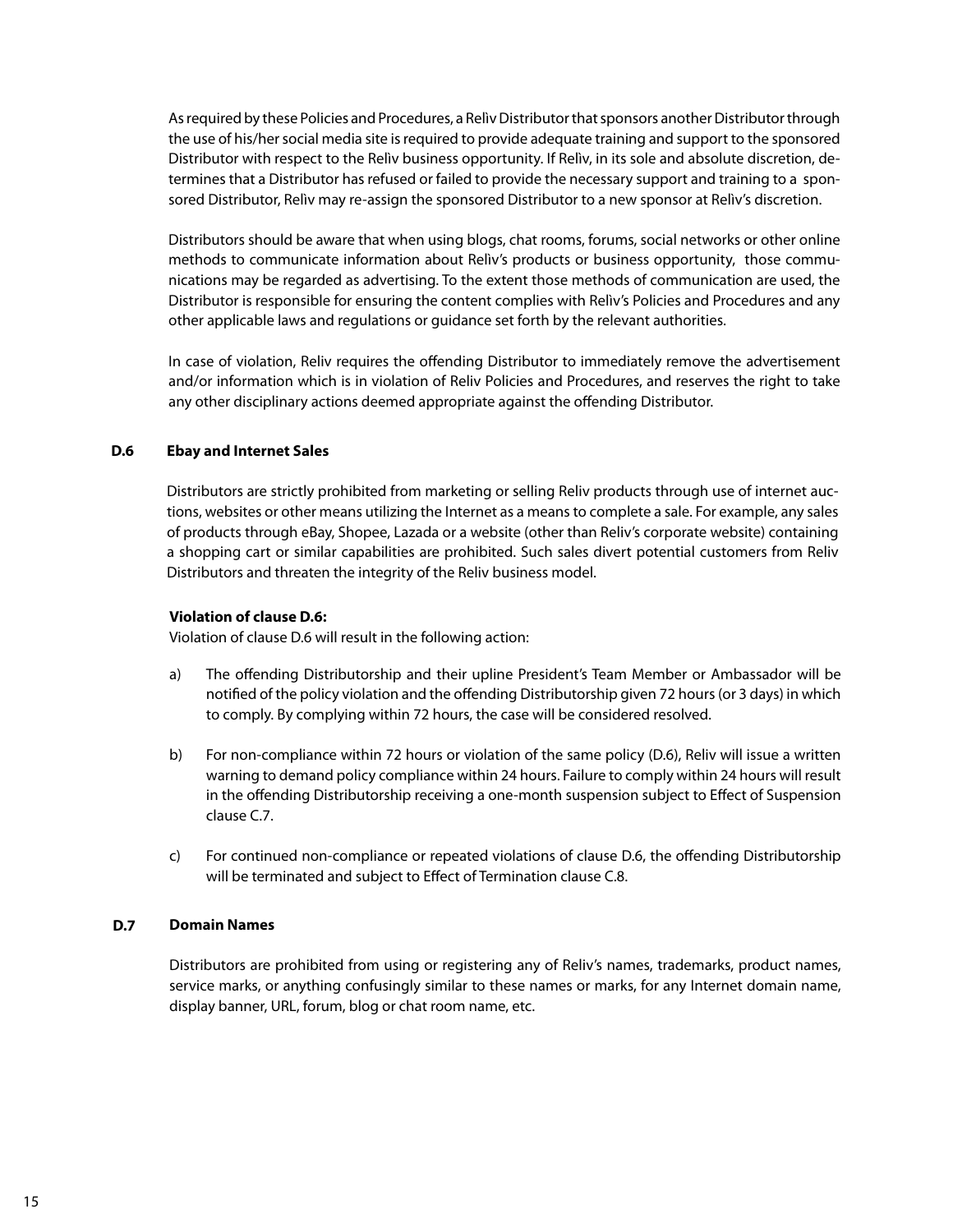### **D.8 Media**

Occasionally, Distributors may be contacted by media representatives requesting interviews or comments on the Reliv products and business opportunity. However, Distributors may not represent Reliv in public arenas or in response to any media request. Only authorized Reliv representatives are allowed to correspond with the media on Reliv's behalf. Distributors are advised not to intentionally invite members of the media to Reliv functions. All inquiries from media (radio, television, newspapers, magazines or any other periodicals or media) are to be referred to Reliv. This will ensure that consistent and accurate information is provided to the public.

### **D.9 Radio and Television**

Reliv Distributors are prohibited from using live radio advertising to publicize Reliv or its products. Prerecorded radio advertising is permitted, subject to the prior written approval of Reliv. Scripts should be submitted to Reliv prior to booking time or committing to programming. Reliv Distributors are strictly prohibited from using television and cable television to publicize Reliv or its products.

### **D.10 Advertising and Sales Support Material Approvals**

In general, Distributor-created advertising is discouraged. Reliv provides classified and display advertising slicks for Distributor use. Unless you are using Reliv designed and approved classified or display ads, you must submit for approval in writing all advertising to Reliv before placing it or arranging for placement.

All advertising on electronic media (Internet and radio) must also be approved by Reliv prior to placement.

Please mail or fax written copies of language and layout for all Distributor-created advertising to Reliv, allowing 7 to 10 working days for approval. Keep records of the Reliv Approval Number assigned to your ad. We encourage you to print the approval number on your ads.

Distributors may not reproduce Reliv created brochures or portions of brochures including, but not limited to, layout and pictures.

### **D.11 Liability**

Violation of these Policies and Procedures is subject to disciplinary action by Reliv. Disciplinary action may include, but is not limited to, termination of the Distributorship and loss of Distributorship privileges, including downline organization, income, etc. The violating Distributor may also be liable for damages resulting from unauthorised use of Reliv copyrights, trademarks and materials.

### **D.12 Repackaging Prohibited**

Distributors may not open and repackage the consumable contents of Reliv products for sample or resale in any way.

### **D.13 Recordings**

Distributors may not produce for distribution or sale any recorded company events or speeches, nor may Distributors reproduce for distribution, sale or personal use any recording of company-produced audio or video tape representations.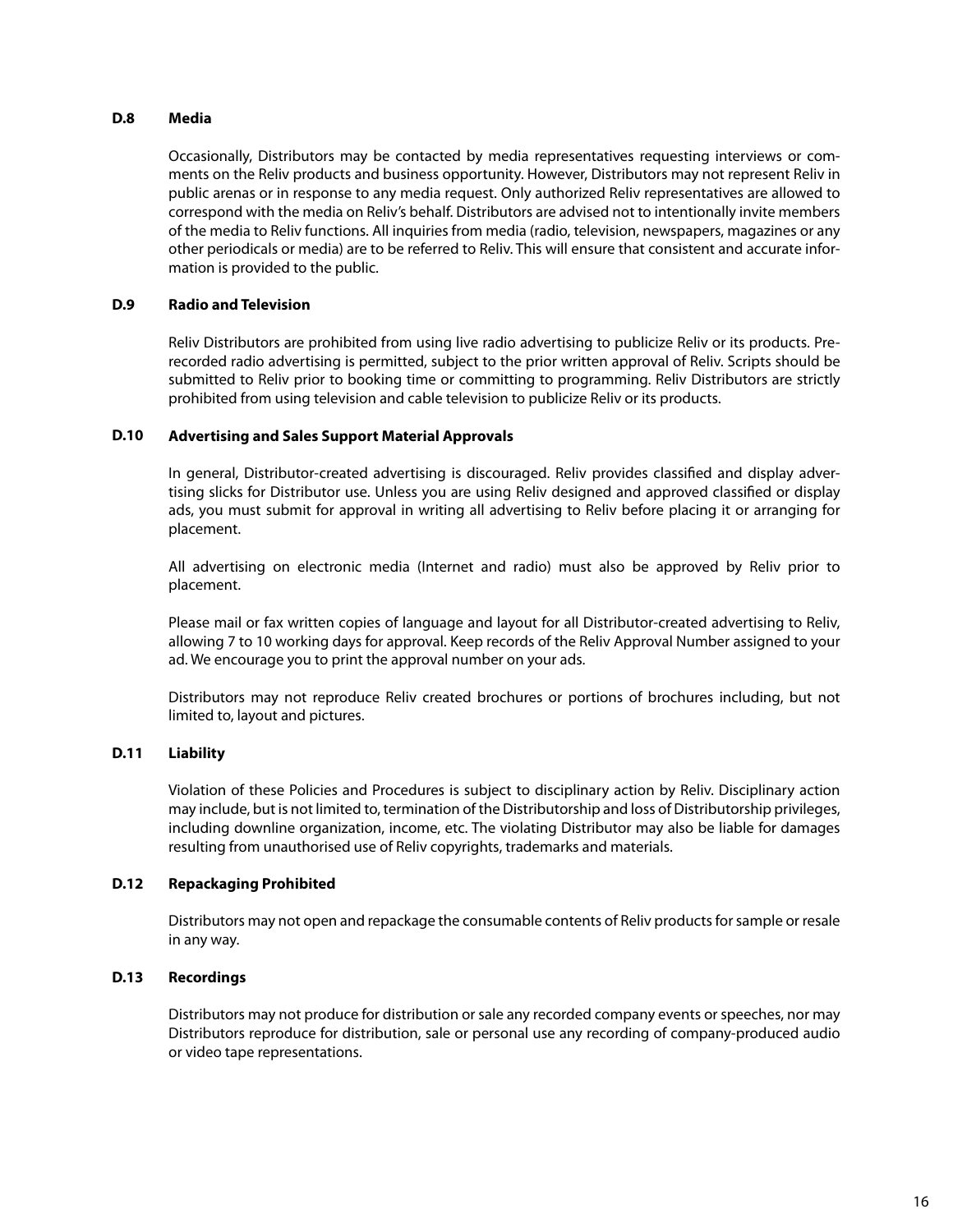### **D.14 Telephone Answering**

Distributors may not answer the telephone by saying "Reliv," or in any manner that would lead the caller to believe he or she has reached the corporate offices of Reliv. They may, however, state that they are an Independent Reliv Distributor. This restriction also applies to greetings on telephone answering machines, voice mail and other voice messaging services.

### **D.15 "1800" and "0800" Telephone Listings**

Distributors are prohibited from listing their "1800" and "0800" toll-free telephone numbers under the Company's name or in a manner that could indicate the listing is for the Company.

### **D.16 Independent Distributor Telephone Solicitation**

The Reliv name or copyright materials may not be used with automatic calling devices either to solicit Distributors or retail customers.

### **D.17 Sales Forums/Retail Outlets**

Products and promotional materials for Reliv cannot be sold or displayed for public (casual foot traffic) view in retail outlets. Two general exceptions to this rule are: 1) Private clubs, such as health spas and fitness salons; and 2) "Appointment only" businesses, such as doctor's offices and beauty salons.

In any case, Reliv products cannot be publicly displayed, as in display windows, but only in a manner visible to clientele inside the place of business. Examples of businesses through which the sale of Reliv products is prohibited include: supermarkets, convenience and sari-sari stores, ships or military stores, health food stores, flea markets, pharmacies and shopping center booths.

This policy does not prohibit a store owner, for example, from being a Distributor. Meetings may be held in retail outlets after the close of regular business hours, and Reliv products may be sold at these meetings. Distributors may display the Company's products at certain trade shows and professional expositions at the sole discretion of the Company. Distributors must contact Reliv for approval prior to the event. The Company may refuse authorization to participate in the event if the forum is not deemed suitable for promotion of the Reliv products or business opportunity.

### **D.18 Use of Distributor Name, Likeness and Image**

Each Distributor consents to Reliv's use of his or her name, testimonial (or other statements relating to his or her experiences as a Reliv Distributor in printed, electronic or recorded form, including translations and paraphrases of the same) and image or likeness (as produced or recorded in any form of media) in connection with the advertisement and promotion of Reliv, its products, business opportunity or any Reliv-related or sponsored events and materials.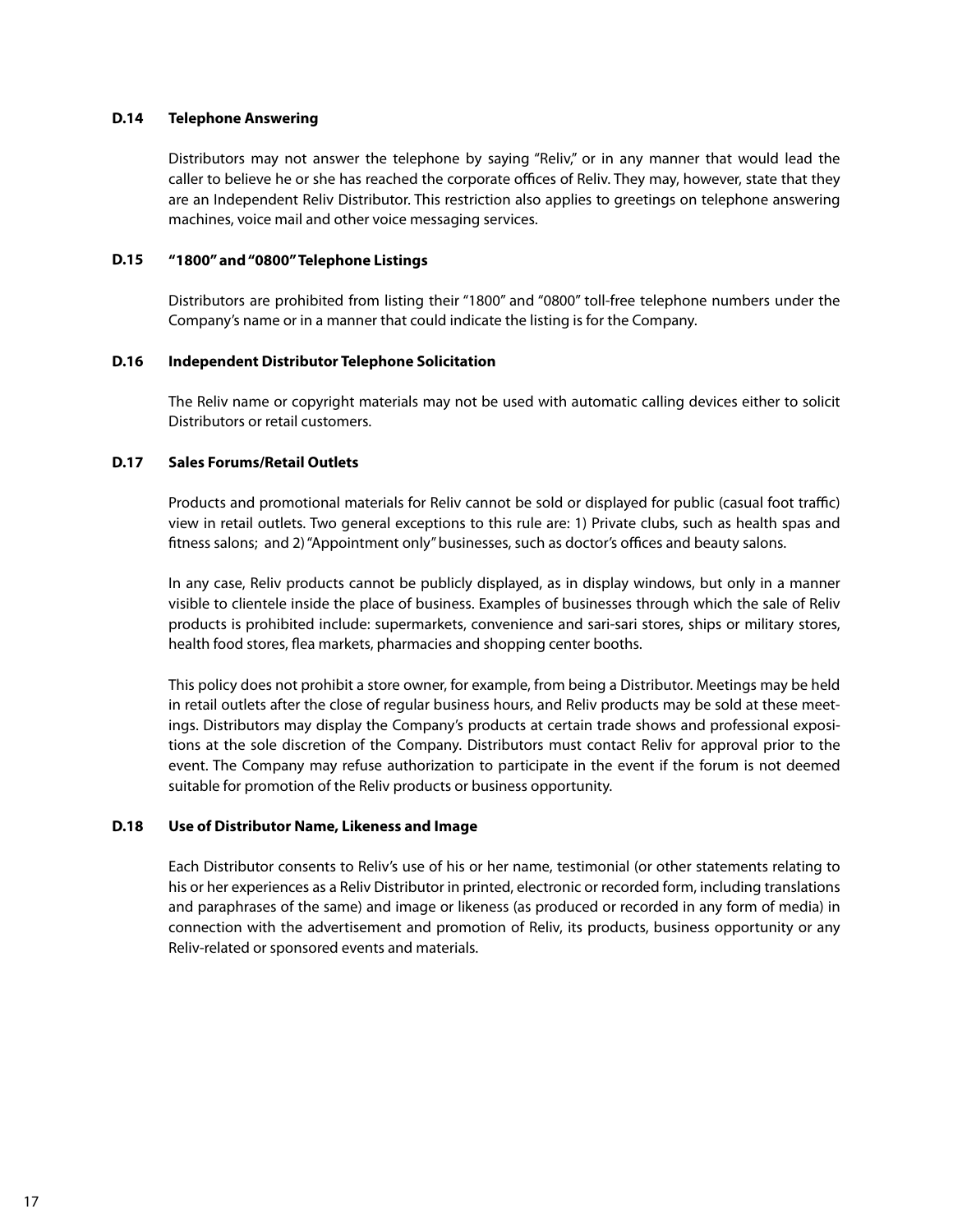## **E. COMMISSIONS**

### **E.1 Application and Agreement**

Commissions are paid once both the Distributor's and his or her sponsor's Distributor Application and Agreement are received and accepted by Reliv and monthly requirements are fulfilled.

### **E.2 Calendar Month**

Commissions and achievement levels are calculated on a calendar month basis. If the last day of the calendar month falls on a weekend or legal holiday, the preceding regular business day shall be considered the last day of the calendar month. The first day of the calendar month is the first business day following the last day of the preceding calendar month.

*Note: All orders must be received at the Reliv office no later than the last business day of the month.*

### **E.3 Payment Date**

Commission checks are paid on or about the 18th of the month following the month in which those commissions were earned. For example, commissions based on sales made in January are paid on or about February 18.

### **F. PRODUCT SALE RULES**

### **F.1 Excessive Purchases Prohibited**

Reliv Distributors may purchase Reliv Products from Reliv (or from other Reliv Distributors) in amounts which are reasonably necessary and appropriate to establish and maintain an inventory of products for resale to retail customers, to other Reliv Distributors in their downline, and for personal use and consumption.

Purchase of products in excess of the amounts reasonably necessary and appropriate for such purposes is prohibited and Distributors are strictly prohibited from suggesting, encouraging or inducing any other Distributor to make excessive purchases of Reliv Products. Purchase of Reliv products, or encouragement of such purchases, in excess of reasonable amounts for appropriate uses, for the purpose of qualification or advancement under the Reliv Compensation Plan, or for qualification for any bonus or award is also strictly prohibited and may result in disciplinary action including suspension or termination.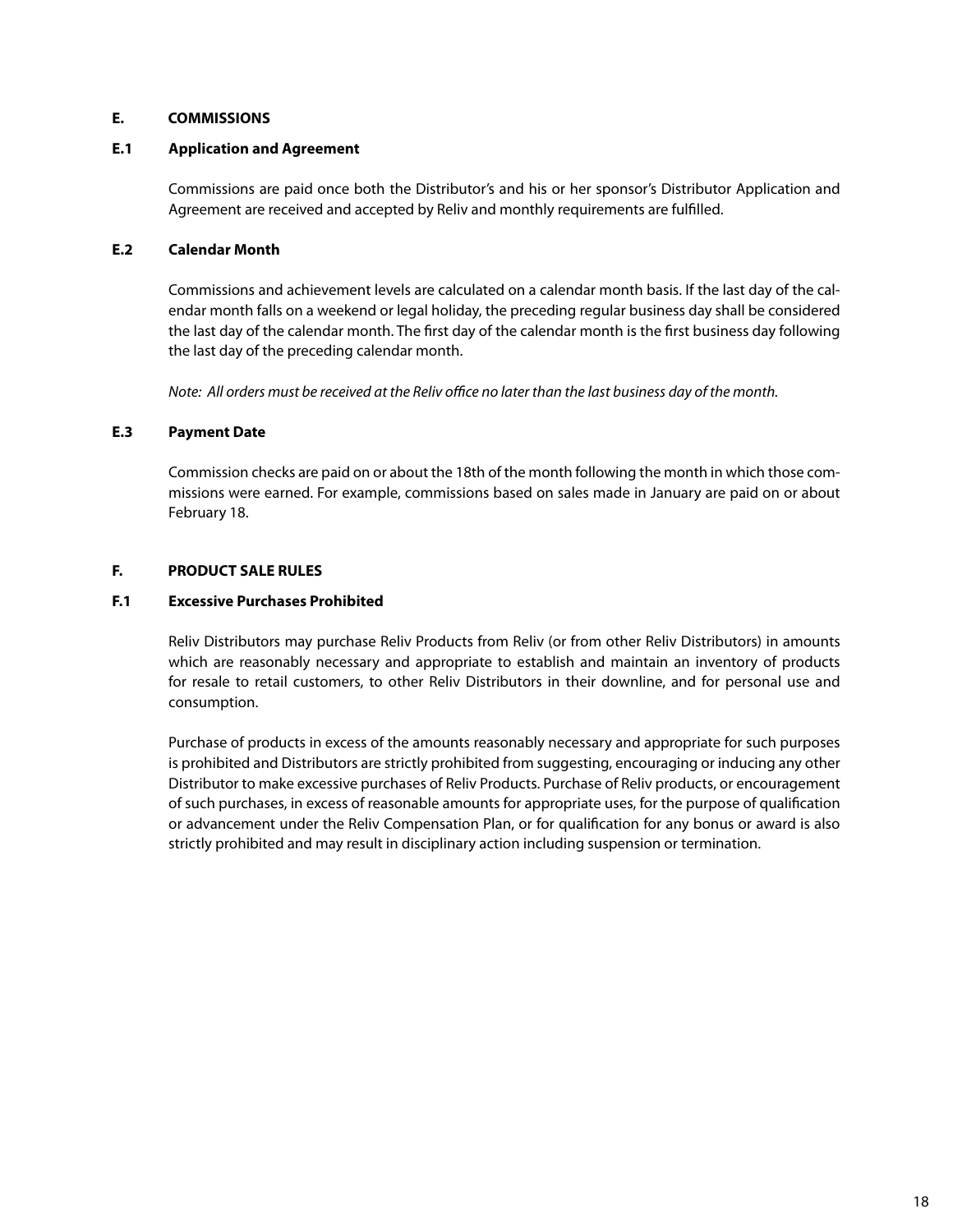### **F.2 Prices of Reliv Products**

Reliv reserves the right to change the prices for any or all of its products at any time without prior notice.

#### **F.3 Taxes**

Reliv Distributors must comply with all regulations and licensing and taxation requirements which govern the sale of Reliv products, services and sales aids that are now or which may at any future date be subject to sales tax, goods and services tax or any like or similar tax charge.

### **F.4 Retail Pricing**

Reliv provides a list of suggested retail prices. This list forms the basis for the discounted purchase price at which Distributors may purchase products from Reliv and may assist Distributors in product pricing for retail sales. These prices are suggested retail prices only. Distributors may sell Reliv products above suggested retail prices but are strictly prohibited from selling products to customers at a discount. Violation of this provision may result to disciplinary action including suspension and termination.

### **F.5 Retail Sales Permitted Only by Philippine Citizens and Residents**

In accordance with Philippine law, non-Filipinos (persons who are not citizens of the Philippines) are prohibited from engaging in retail trade in the Philippines. Accordingly, Reliv Distributors, whether as Distributors of Reliv Philippines, Inc. or any other affiliate of Reliv International, Inc. who are not citizens of the Philippines are expressly prohibited from engaging in the retail trade of Reliv products in the Philippines.

A natural-born citizen of the Philippines who has lost his Philippine citizenship but who resides in the Philippines is allowed to engage in retail trade in the Philippines. Foreign corporations are allowed in certain circumstances to engage in retail trade in the Philippines if they comply with all the requirements of Republic Act No. 8762.

### **G. GUARANTEE AND REFUND POLICY**

### **G.1 Customer Returns**

Reliv offers, and requires each Distributor, to 100% unconditional money-back guarantee to all retail customers. Every Reliv Distributor is required to honor this guarantee. If your retail customer is dissatisfiied with a Reliv product for any reason, the customer may return the product to you within thirty (30) days for either a replacement or a full refund of the purchase price.

Reliv will replace the returned product to the Distributor, if within seven (7) days after the product is returned to you, Reliv receives the following:

- a) A signed statement from the retail customer identifying the reasons for return, and
- b) A copy of the original Customer Order form; and
- c) The unused portion of the product.

Reliv will not refund the purchase price to any Reliv Distributor on customer returns.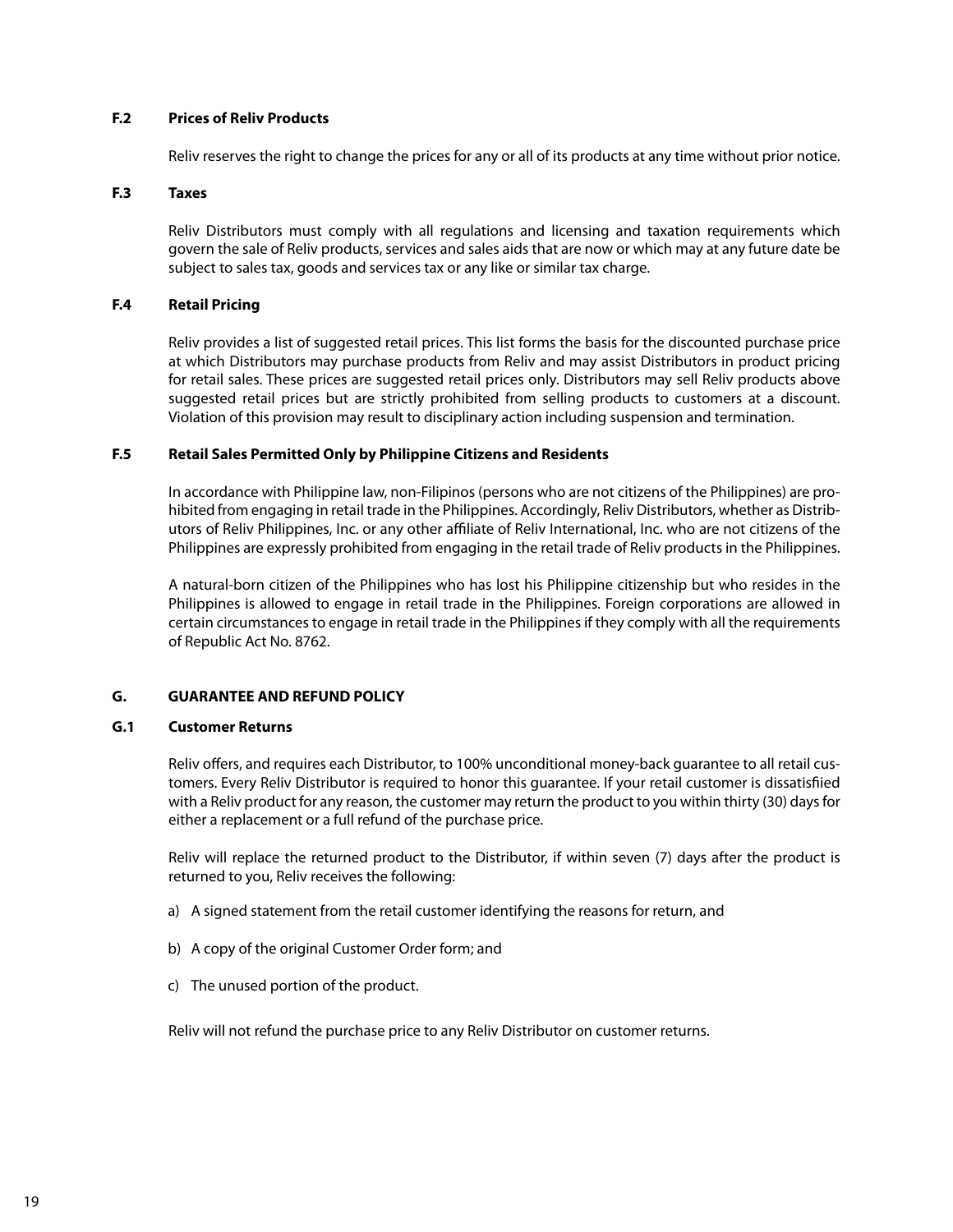### **G.2 Quality Control**

Reliv will replace any product within thirty (30) days from the date of purchase for reasons of quality control. Prior written request to the Reliv home office is required before any exchange will be made. The following procedures must be completed before a refund or replacement will be issued:

- a) A written replacement request must be submitted, stating the reason for the request and accompanied by a proof of payment and a copy of the Purchase Order form or packing slip. Product returned without prior authorization will be returned to the Distributor.
- b) Reliv will instruct you where to ship the product for inspection. Upon receipt and verification of the product, Reliv will send a replacement.

### **G.3 Termination Returns**

Reliv will repurchase from a Distributor who terminates his or her Distributorship all products that were purchased from Reliv within the twelve (12) months immediately preceding the Distributor's termination date at 90% of the purchase price paid. A Distributor will not receive a refund of the original shipping and handling charges. The amount refunded will be less any discounts or commissions the Distributor received relating to the purchase of the products, subject to the following terms:

- 1. The Distributor must submit to Reliv a written request terminating the Distributorship, including a request for refund, and accompanied by proof of payment and a copy of the Purchase Order form or packing slip for the product to be returned.
- 2. Reliv reserves the right to offer the upline of the terminating Distributor the opportunity to purchase the products directly for a period not to exceed two (2) weeks.
- 3. If the upline does not purchase the goods, the Distributor shall return the products to the location specified by Reliv. Reliv will then reverse the upline's succeeding commissions to compensate for the returned goods.
- All products to be repurchased must be unopened and in reasonably resalable and reusable condi-4. tion provided. Reliv reserves the right to inspect all returned product and to determine whether such product is in reasonably resalable and reusable condition. With respect to consumable products:
	- a) Any product which, at the time it is returned is beyond the indicated or established period of shelf-life for the product will not be deemed in reasonably resalable and reusable condition.
	- b) In general, any consumable product which was purchased more than ninety (90) days prior to the time it is returned will be carefully inspected to determine whether the product is fresh and in resalable condition. No refund will be paid unless the product is determined by Reliv to be in such condition.
	- c) Terminating Distributors have two (2) weeks from the date of notification of termination, or in the event Reliv offers the Distributor's upline the opportunity to purchase the products two (2) weeks from the end of such offer period, to return products at their own expense to Reliv for a refund.
	- d) Reliv will repurchase Distributor Kits, including the Distributor Manual, returned to Reliv in reasonably resalable or reusable condition at 90% of the Distributor's cost.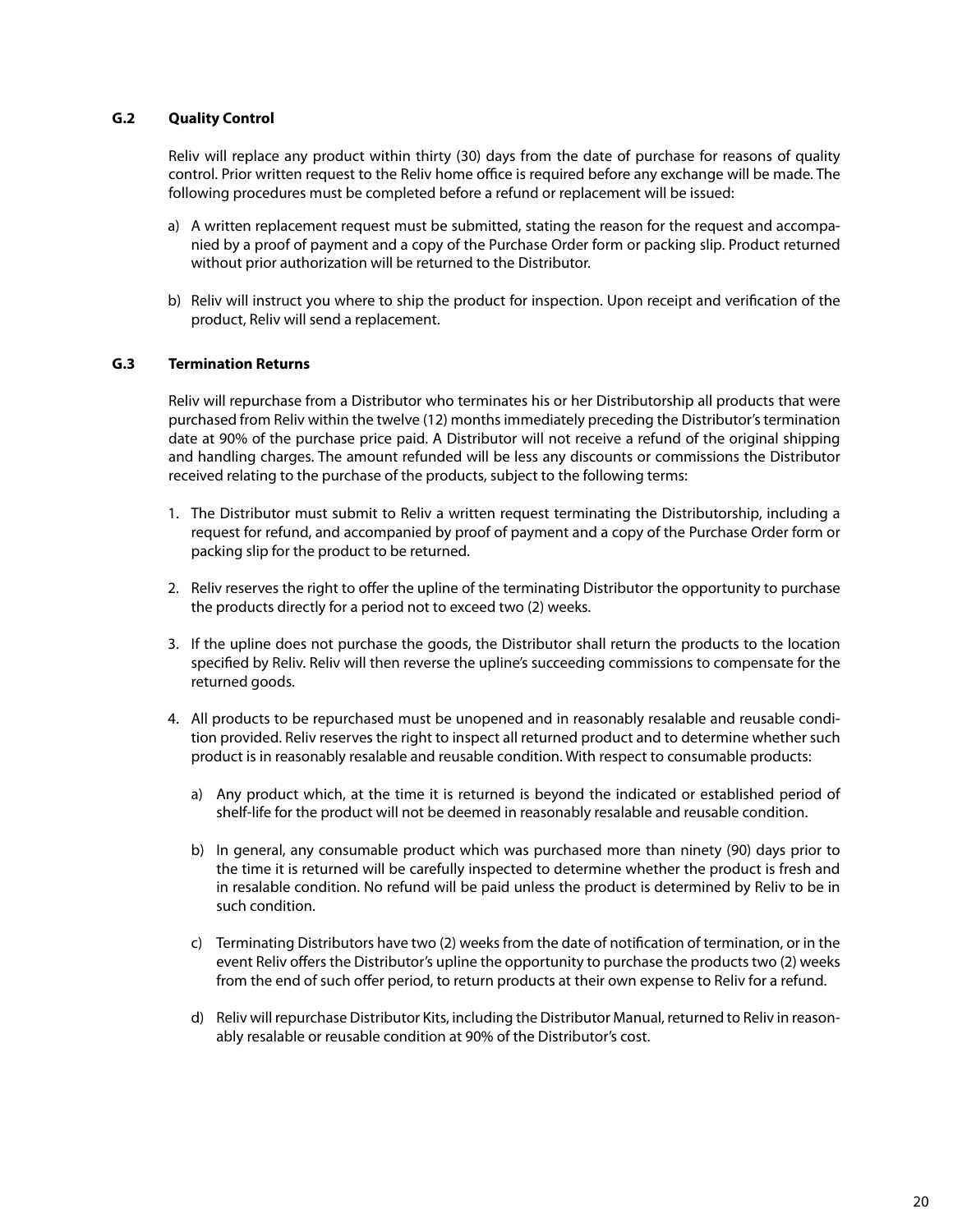- e) Reliv shall have the right to recover from the uplines of a terminating Distributor all commissions paid to such upline Distributors with respect to product repurchased by Reliv from the terminating Distributors. Reliv shall be entitled to recover such commissions by deducting the amounts from commissions that become due after the date of repurchase from the terminating Distributor.
- f) The Distributor will be responsible for all shipping expenses incurred in returning products to Reliv. Upon receipt and inspection of products returned, Reliv will make a refund payment. Any products returned which are not found to be in resalable or reusable condition will be returned to you at your request, or destroyed.

### **G.4 14 Day Cooling-Off Period**

Reliv offers a 14 day cooling-off period to all new Distributors. If for any reason a new Distributor wants to cancel his Distributorship within 14 days from the date his Distributor Application was processed, he may return the Distributor Kit to his sponsor for a full refund of the purchase price.

The sponsoring Distributor can request for a replacement of the returned Distributor Kit by submitting it to the Reliv office together with a signed statement from the new Distributor identifying the reasons for return.

Reliv will not refund the Distributor Kit purchase price to any sponsoring Reliv Distributor on the 14 day cooling-off period returns.

### **H. GENERAL PROVISIONS**

### **H1. Product Claims**

Reliv Products may not be represented as drugs and Distributors are not authorized to make any diagnosis of any medical condition, make therapeutic claims for, or prescribe Reliv Products to treat or cure any disease or condition. When selling Reliv Products, you also acknowledge that you are not authorized to use, quote from or summarize (in any written or graphic form) any materials or to make any product claim or representation not authorized in writing by Reliv.

### **H2. Income Claims**

Except as specifically authorized by Reliv in writing, Distributors may make no statements or claims concerning the sales or income, of being or becoming a Reliv Distributor. A Distributor must not misuse or overstate the actual sales or earnings of Reliv or any Reliv Distributor. Any statement made by a Distributor regarding sales or income must be truthful, accurate and based on fact.

No statement should be made to the effect that earnings are easily achieved or can be attained without effort. Reliv believes firmly that the income potential of a Distributor is highly attractive in reality without resorting to artificial or unrealistic projections.

### **H3. Amendments**

Reliv reserves the amend these Policies and Procedures, its wholesale or suggested retail prices, product availability and formulations, and terms of the Compensation Plan as it deems appropriate. Amendments will be communicated directly to all Distributors through an appropriate Reliv publication or other means. Amendments are effective and binding on all Distributors when issued.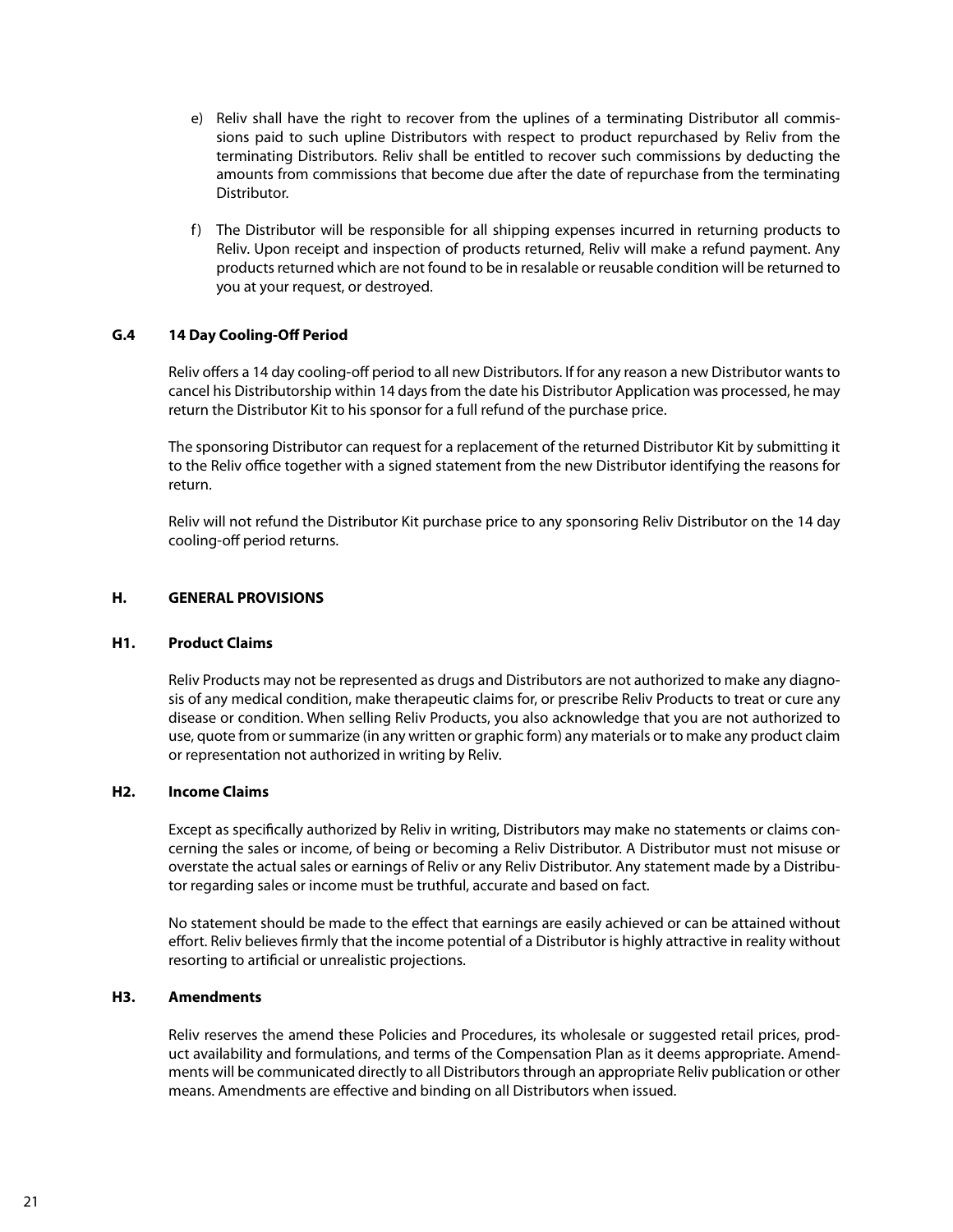### **H4. Non-Waiver Provision**

Reliv has the right to exercise any right or power under these Policies and Procedures, or to insist upon strict compliance with any obligation or provision herein by the Distributor. No custom or practice of the parties at variance with these Policies and Procedures will constitute a waiver of Reliv's right to demand exact compliance with these Policies and Procedures. Waiver by Reliv can be affected only in writing by an authorized officer of Reliv.

The company's waiver of any particular default by a Distributor will not affect or impair Reliv's rights with respect to any subsequent default, nor will it affect in any way the rights or obligations of any other Distributor. Nor will any delay or omission by Reliv to exercise any right arising from default affect or impair Reliv's rights as to that or any subsequent default.

### **H5. Severability**

If any provision of the Distributor Application and Agreement which incorporates the Distributor Manual, including these Policies and Procedures, or any part thereof or application thereof to any person or circumstance shall be finally determined, in arbitration or by a court of competent jurisdiction, to be invalid or unenforceable to any extent, the remainder of such document or the remainder of such provision or the application of such provision or the application of such provision to persons or circumstances other than those as to which it has been held invalid or unenforceable, shall not be affected thereby and each provision of such document shall remain in full force and effect to the fullest extent permitted by law. The parties also agree that all provisions of the document will be interpreted and construed to the fullest extent possible so as to be valid and enforceable. Further, the parties agree that, if any portion of the document, or any part or application to any person or circumstance is determined by arbitration or by a court of competent jurisdiction to be invalid or unenforceable to any extent, the arbitrator(s) or any court may so modify the objectionable provision so as to make it valid, reasonable and enforceable.

### **H6. Entire Agreement**

This statement of Policies and Procedures and the Distributor Manual is incorporated into the Distributor Application and Agreement and together constitutes the entire agreement of the parties regarding their business relationship.

### **H7. Arbitration**

Any and all disputes arising out of or relating to these documents will be resolved and determined by arbitration in accordance with existing government rules and regulations. The exclusive location for such arbitration shall be Metro Manila.

The decision of the arbitrator(s) will be final and binding on all parties. Demands for arbitration must be filed by the Distributor within six (6) months of the occurrence of the event or action which is the subject of the dispute. Failure to make a demand for arbitration within this period will result in the waiver and loss of all claims by the Distributor with respect to the dispute. Reliv has the right to bring suit in a court of competent jurisdiction to seek an injunction, temporary or permanent, or other equitable relief, to prevent or enjoin a breach of a Distributor's obligations and will be entitle to include in this action any and all claims it may have.